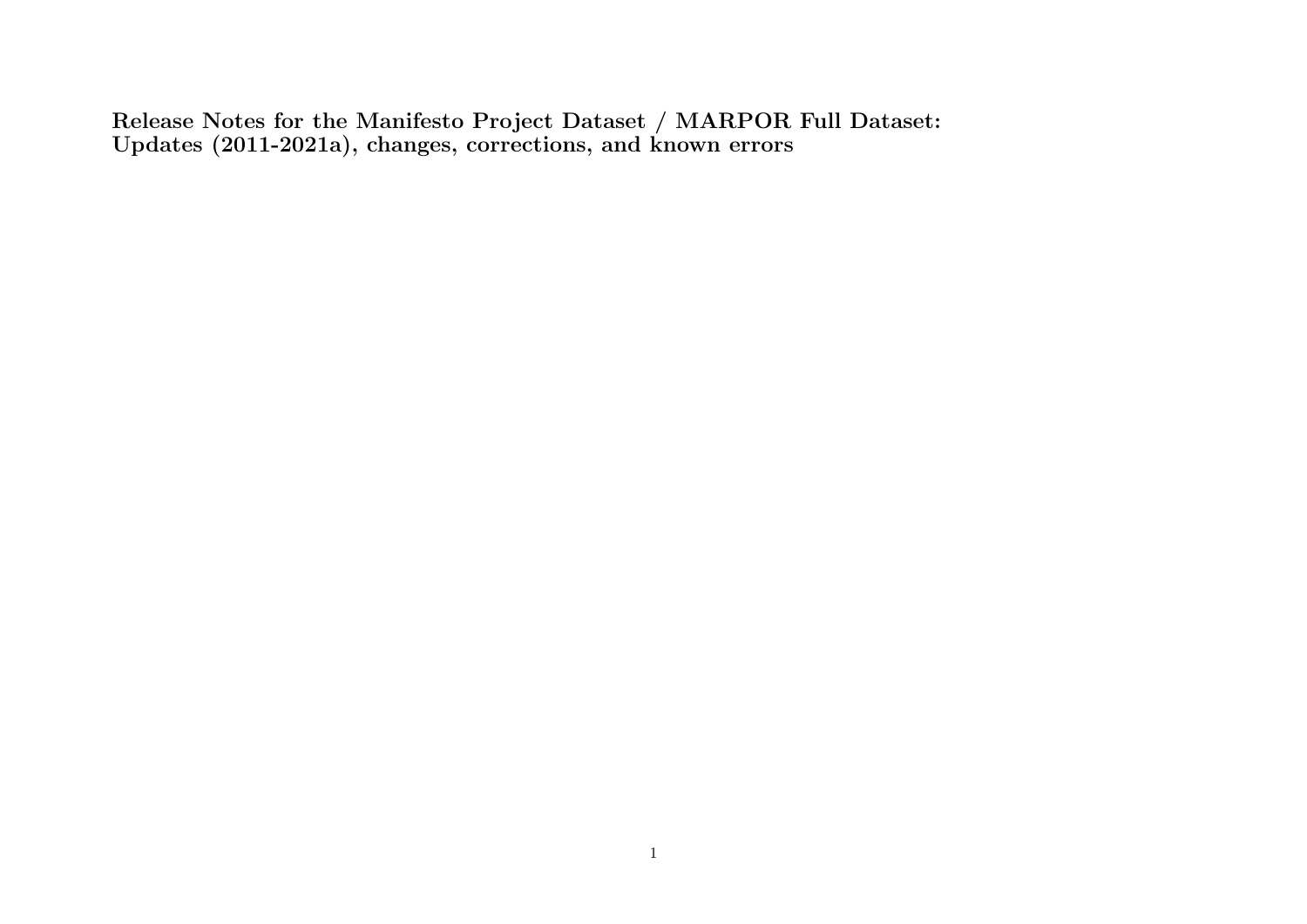## MARPOR Full Dataset 2021a: October 2021 Version

# Update of our Coding Handbook

We have revised our Coding Instructions and have adjusted the description of some categories to make them more distinctive and to avoid potential overlaps between codes. The current version of the updated manual can be found here: <https://manifesto-project.wzb.eu/information/documents/handbooks>

#### Elections added:

- Croatia 2020
- Estonia 2019
- Germany 2021
- Israel 2019 September
- Israel  $2020$
- Moldova 2019
- Poland 2019
- Serbia 2020
- South Africa 2019
- South Korea 2020
- Ukraine 2019
- USA 2020

- We removed some empty quasi-sentences that accidentially received a cmp-code, which results in minor changes to the per-variables of the respective manifestos. The following manifestos are affected: (party date)
	- Sweden: 11320 201409, 11620 201409, 11710 201409, 11810 201809
	- Norway: 12221 200509, 12221 201309, 12221 201709, 12520 200509, 12520 201309
	- Denmark: 13320 201906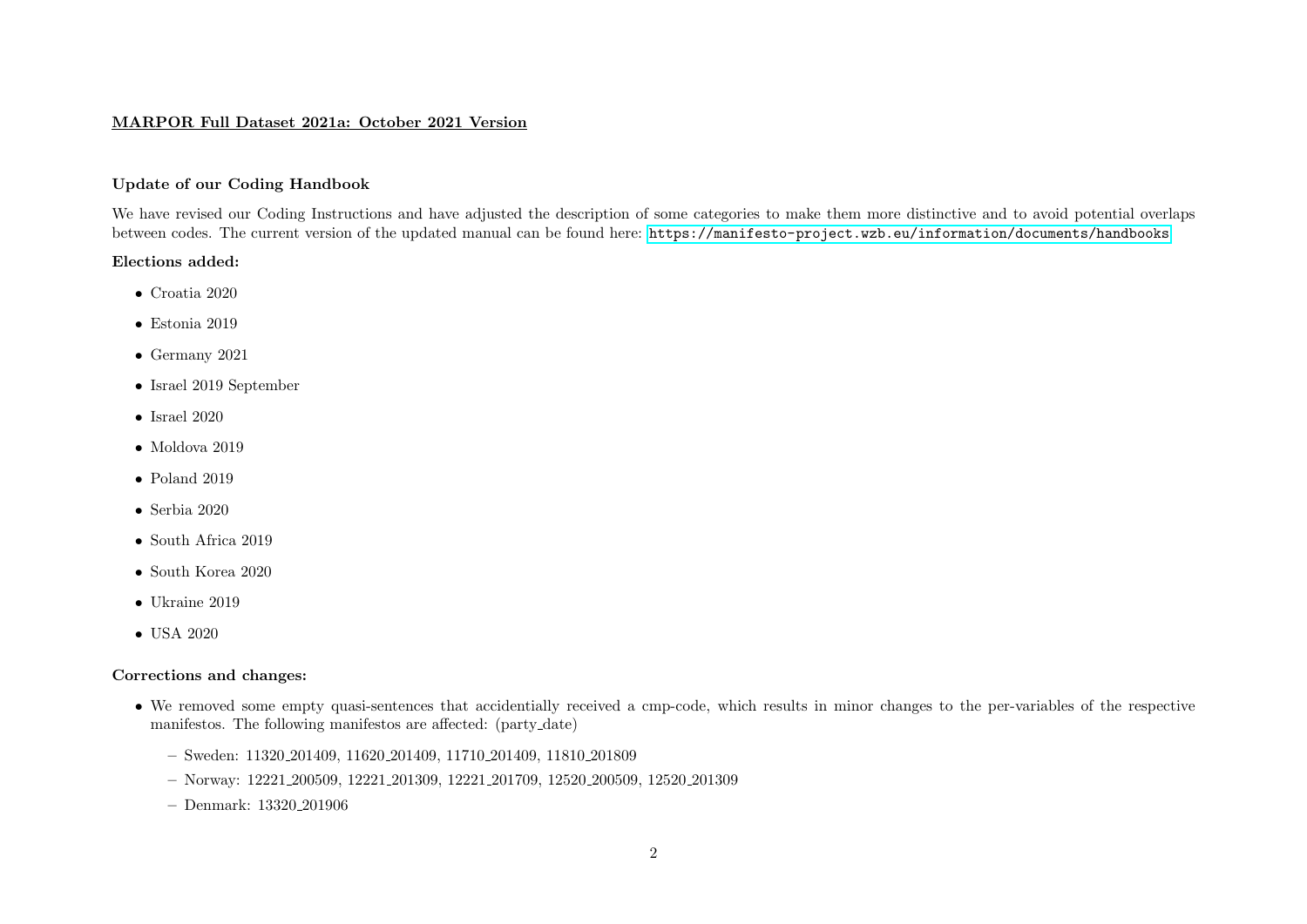- Iceland: 15111 201610, 15450 201610, 15450 201710, 155021 201711, 155061 201711, 155021 201711, 15620 201610
- Belgium: 21230 201905
- Netherlands: 22110 201703, 22321 201703, 22330 201703, 22951 201703
- Italy: 32440 201803, 32629 200105, 32956 201803
- Spain: 33905 201911, 33914 201911
- Portugal: 35120 201510, 35211 201510, 35311 201510, 35720 201910
- Germany: 41320 201709
- Austria: 42110 201309, 42110 201909, 42320 201710
- United Kingdom: 51110 201505, 51110 201912, 51421 201912, 51620 201912, 51902 201706
- Cyprus: 55711 201605
- Australia: 63620 200111, 63810 201607
- Israel: 72326 201904, 72625 200603
- Turkey: 74210 201806, 74640 201806, 74712 201806
- Bosnia-Herzegovina: 79030 201810, 79321 201810, 79422 201810
- Bulgaria: 80510 200907
- Czech Republic: 82610 201710
- North Macedonia: 89221 201612
- Poland: 92212 200109, 92720 201510
- Slovakia: 96440 201603, 96521 201603, 96620 201603
- Slovenia: 97461 201407
- Mexico: 171035 201207, 171101 201807, 171601 200907
- We remerged some wrongly split quasi-sentences, resulting in changes to the respective corpus documents (the overall per-variables of the manifestos aren't affected). The following manifestos in the corpus are changed: (party date)
	- Sweden: 11420 200609, 11810 200609
	- Norway: 12420 200909, 12520 200909, 12810 200509, 12810 200909
	- Denmark: 13299 199803, 13330 200502, 13410 199803, 13620 200502, 13720 200502
	- Luxembourg: 23113 201310, 23320 201310
	- Spain: 33220 200003, 33902 200003, 33906 200403, 33909 200403
	- Greece: 34313 200709, 34511 200709, 34710 201205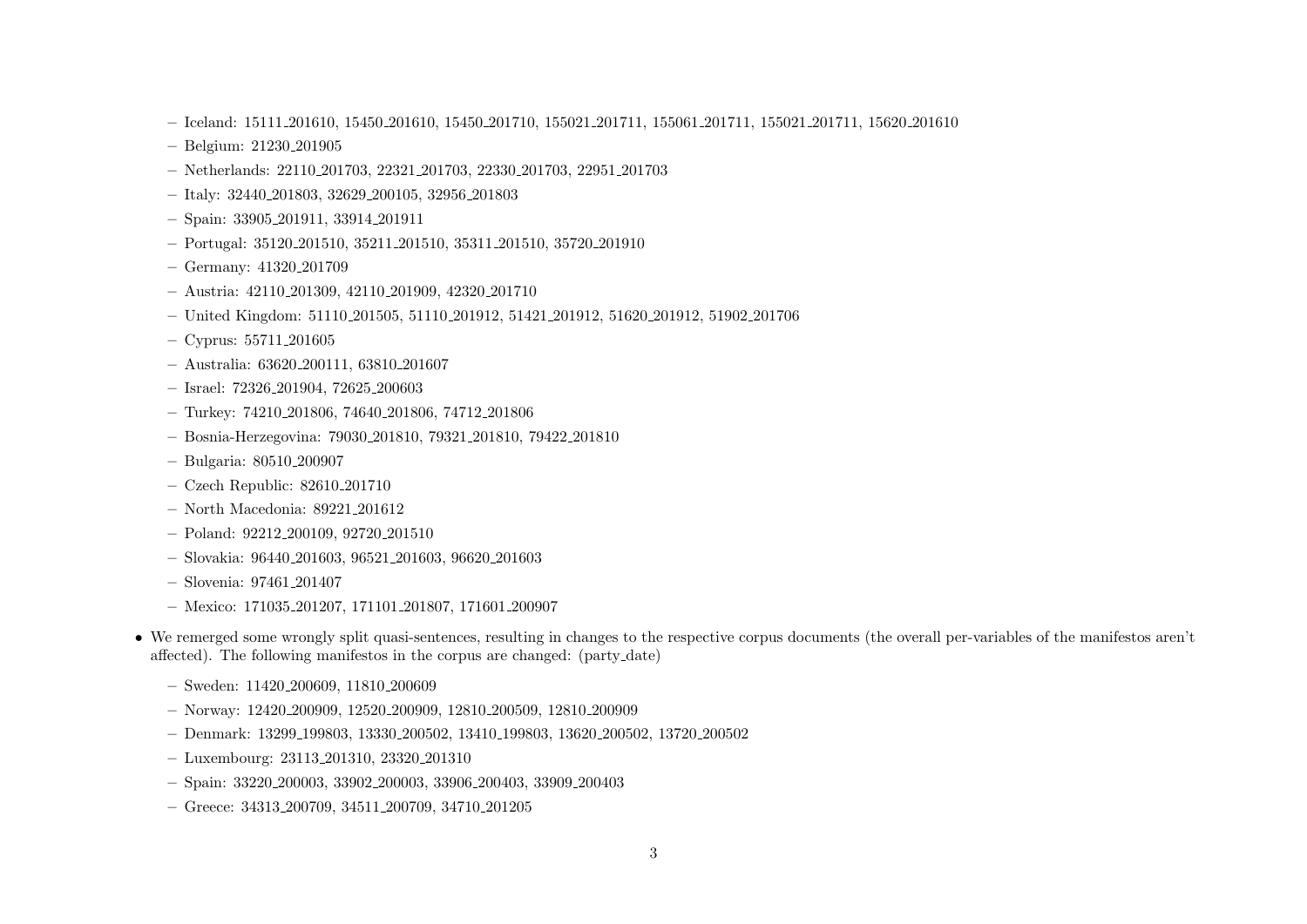- Germany: 41223 201309, 41320 201309, 41521 200509, 41952 201309
- Austria: 42520 199910
- Switzerland: 43220 201510
- United Kingdom: 51340 201505, 51620 201505
- Ireland: 53110 201102, 53321 201602, 53620 201102
- Cyprus: 55321 201105, 55430 201105, 55711 200605
- Canada: 62420 201105, 62901 201105
- New Zealand: 64420 200207, 64421 200207
- Turkey: 74628 200707, 74628 201506
- Bosnia-Herzegovina: 79321 200610, 79723 200610
- Bulgaria: 80510 201305
- Croatia: 81711 200711
- Czech Republic: 82110 201005, 82413 201310, 82430 201310, 82530 201005, 82530 201310
- Estonia: 83430 201503
- North Macedonia: 89221 200209, 89221 200607, 89221 201106, 89224 200209, 89224 201106, 89230 200607, 89330 201106, 89430 200607, 89710 201106, 89710 201404, 89910 201404, 89940 200806
- Poland: 92435 201110, 92212 200109
- Slovakia: 96521 201006, 96710 201006, 96955 201006
- Slovenia: 97421 200809, 97440 201112, 97522 200410
- We changed the progtype value of one document.
	- Italy:  $32956 \cdot 201803$  to 6 (General programme)

#### Digitalization and Alignment

- We added the machine readable coded text of six Lithuanian manifestos to the Manifesto Corpus which results in minor changes to their per-variables in the main dataset in four cases. The following manifesto are affected: (party date)
	- 88321 200010, 88420 200010, 88422 200010, 88620 200010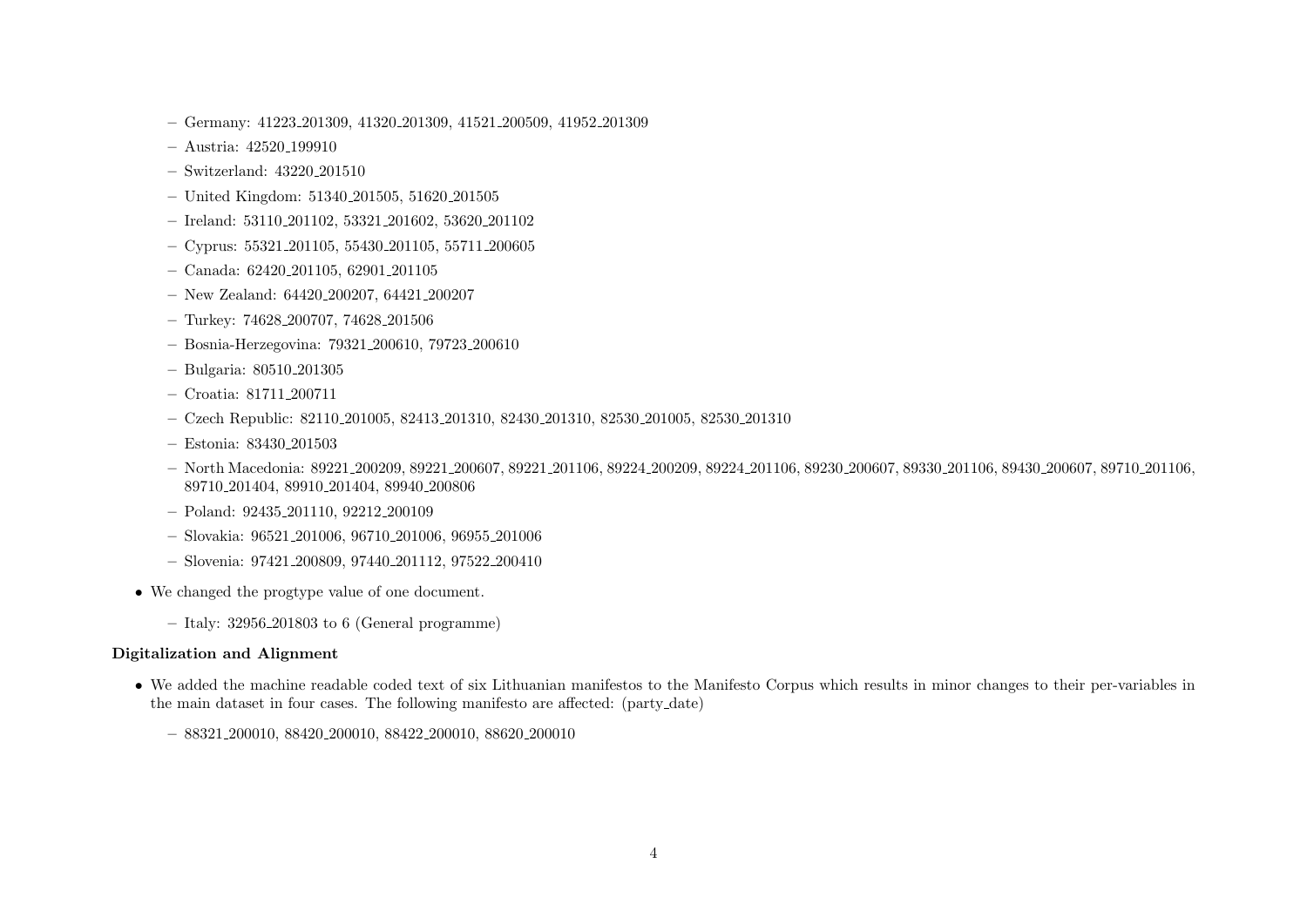# MARPOR Full Dataset 2020b: December 2020 Version

# Elections added:

- Austria 2019
- Denmark 2019
- Hungary 2018
- Israel 2019 April
- Montenegro 2020
- Portugal 2019
- Spain 2019 November
- Ukraine 2014

- Harmonized the election data of two italian electoral alliances and their members for 2006 election:
- Following parties are affected:
	- House of Freedom (32629)
	- Green Federation (32110)
	- Communist Refoundation Party (32212)
	- Party of Italian Communists (32213)
	- Rose in the Fist  $(32221)$
	- Olive Tree (32329)
	- List Di Pietro Italy of Values (32902)
	- Autonomy Liberty Democracy (32903)
	- South Tyrolean Peoples Party (32904)
	- Popular Democratic Union for Europe (32953)
	- The Union Prodi (32955)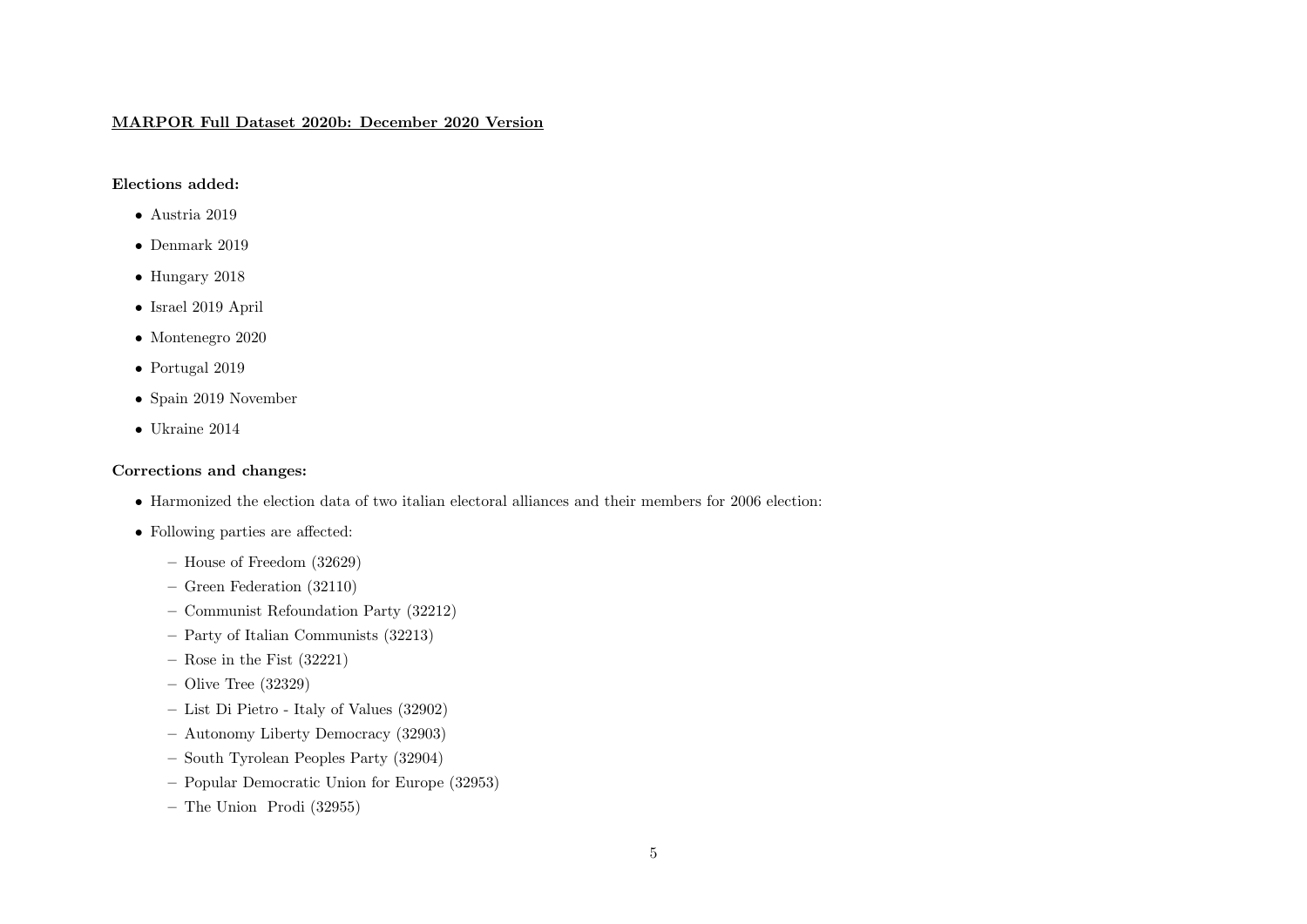- Union for Christian and Center Democrats (32530)
- Go Italy (32610)
- New Italian Socialist Party (32611)
- National Alliance (32710)
- Northern League (32720)
- Italy in the World (32952)
- We changed a party family coding:
	- The Union Prodi (32955) to 98 (diverse/alliance)
- We corrected the coding of a few quasi-sentences in three documents which results in minor changes to their per-variables. The following manifesto are affected: (party date)
	- Lithuania: 88320 200810
	- Slovakia: 96521 200606, 96710 200606
- We corrected a counting mistake of the codes of one document, resulting in changes of the per-values.
	- Slovakia: 96423 201603
- Dropped data for one observations:
	- Polish United Left (92022) in 2015 (we accidentially coded the 2011 manifesto again)

# Digitalization and Alignment

- We digitized 25 older manifestos (including the codes) which might result in minor changes to their per-variables. The following manifesto are affected: (party date)
	- Armenia: 76420 200705
	- Belgium: 21111 200706, 21221 200706, 21322 200706, 21426 200706, 21522 200706, 21111 201006, 21322 201006, 21426 201006, 21522 201006
	- Canada: 62901 200601
	- Mexico: 171301 200907, 171601 201207
	- New Zealand: 64901 200509
	- North Macedonia: 89224 200611
	- Poland: 92710 199110, 92210 199309, 92322 199309, 92410 199309, 92710 199309, 92811 199309, 92953 199309, 92713 200109
	- Slovenia: 97322 200410, 97322 200809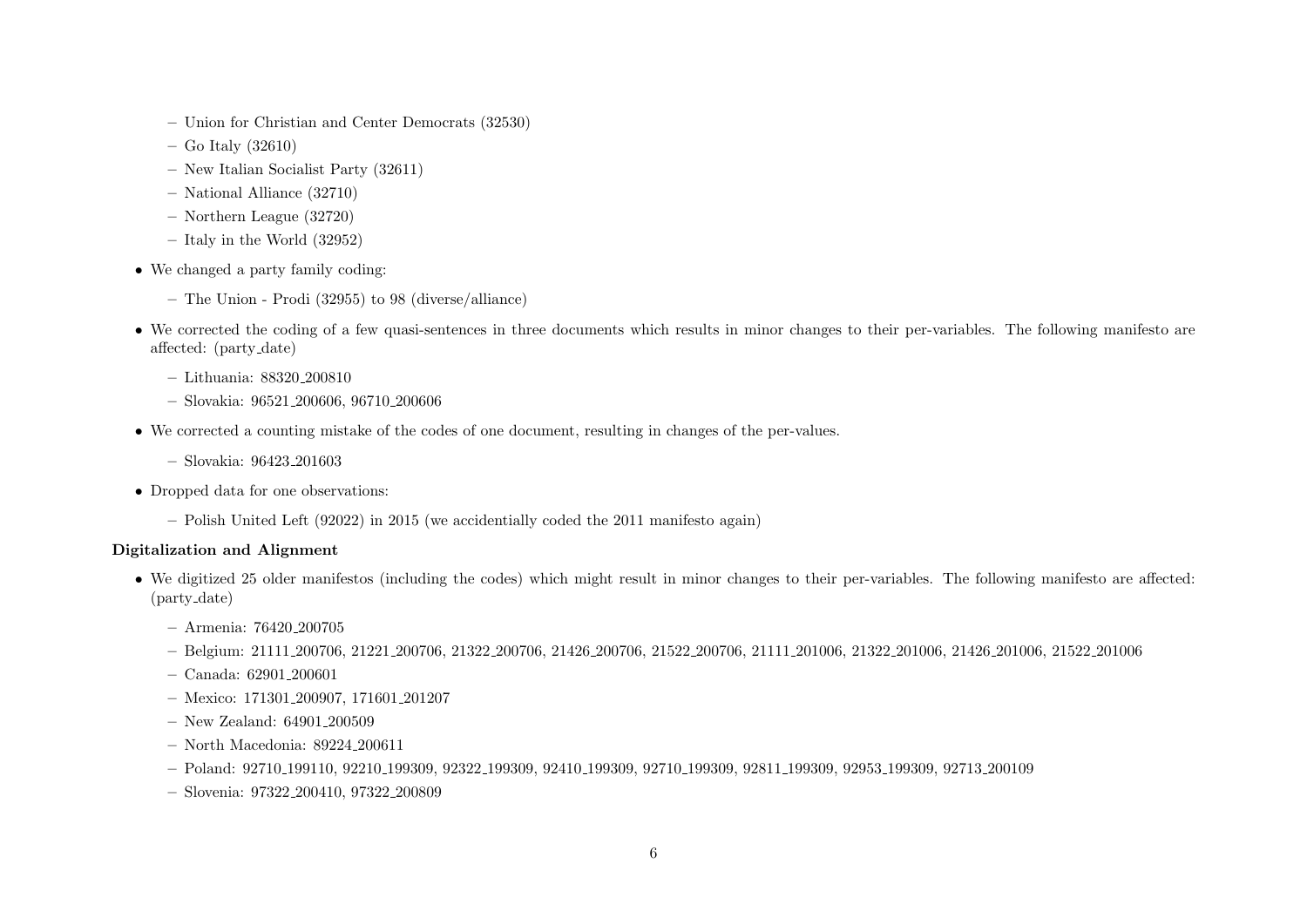# MARPOR Full Dataset 2020a: July 2020 Version

Elections added:

- Belgium 2019 (Flemish manifestos)
- Bosnia and Herzegovina 2018
- Finland 2019
- Mexico 2018
- Poland 2015
- Slovenia 2018
- Spain 2019 April
- Switzerland 2019
- Ukraine 2012
- United Kingdom 2019

- We added data for one previously not coded manifesto:
	- Danish Social-Liberal Party (13410) in 2015
- We replaced data for four observations:
	- Tradition, Responsibility, Prosperity 09 (82530) in 2010: the manifesto was lacking the last two pages, it was replaced by the complete document
	- Swedish Peoples Party (14901) in 2015: we remerged some wrongly splitted and "000" coded quasi-sentences
	- Direction-Social Democracy (96423) in 2016: we had coded the wrong manifesto before, it was replaced by the correct one
	- National (31720) in 2017: against our rules of not coding signed prefaces, the preface signed by Marinne Le Pen had been coded, the codes were deleted from this part
- We changed a few party family codings:
	- Swiss Peoples Party (43810) to 70 (national)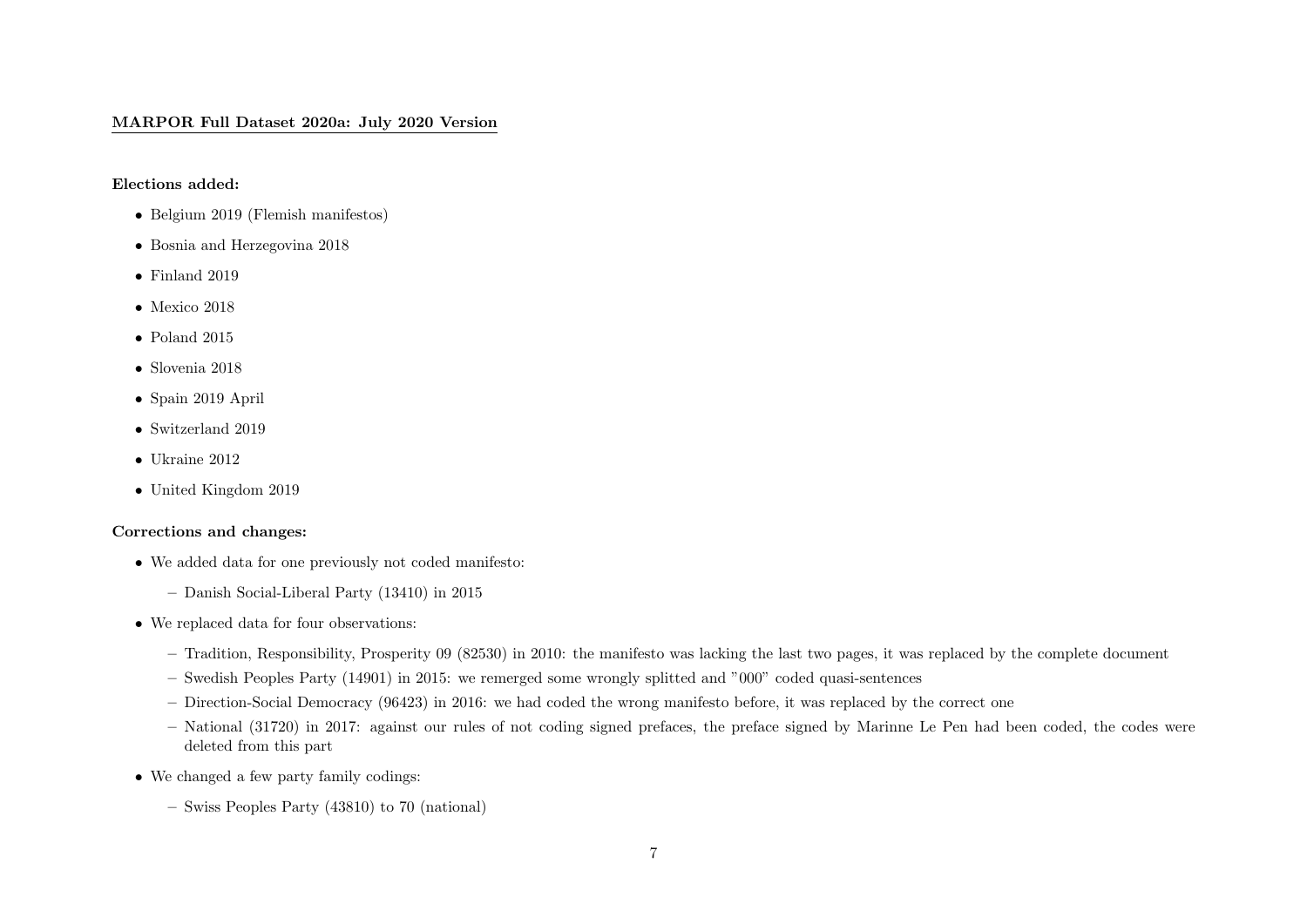- Liberal Party of Switzerland (43531) to 40 (liberal)
- List Di Pietro Italy of Values (32902) to 95 (special issue)
- We corrected the "manual" variable values from 4 to 3 for manifestos of the following elections:
	- Estonia 1999
	- Estonia 2007
	- Estonia 2011
	- Iceland 2003
	- Iceland 2007
	- Iceland 2009
	- Lithuania 2008
- We changed various progtype codings:
	- Moderate Coalition Party (11620) in 2010 to 2 (joint programme)
	- Coalition for Bulgaria (80221) in 2009 to 8 (party bloc programme)
	- Civil Revolution (32021) in 2013 to 8 (party bloc programme)
	- Liberal Party of Australia (63620) in 2010 to 1 (single party programme)
	- Liberal National Party of Queensland (63621) in 2010 2016 to 4 (main party of electoral coalition programme)
	- Country Liberal Party (63622) in 2013 to 4 (main party of electoral coalition programme)
	- Social Democratic Party (83410) 1992-2015 to 1 (single party programme)
	- Pro Patria Union (83710) 1992-2003 to 1 (single party programme)
	- Democratic Left Alliance (92210) 2011 to 1 (single party programme)
	- Russian United Democratic Party Yabloko' (94422) 1995-2003 to 1 (single party programme)
	- Democratic Party of Serbia/New Serbia (95065) 2007 to 9 (other programme type)
	- Democratic Party of Serbia/New Serbia (95065) 2008 to 8 (party bloc programme)
	- Blue Coalition (80051) 2009 to 8 (party bloc programme)
	- People's coalition (81032) 2011 to 8 (party bloc programme)
	- Working for Lithuania (88031) 2004 to 8 (party bloc programme)
	- Coalition of Rolandas Paksas For Order and Justice' (88041) 2004 to 8 (party bloc programme)
	- Electoral Bloc Democratic Moldova' (90320) 2005 to 8 (party bloc programme)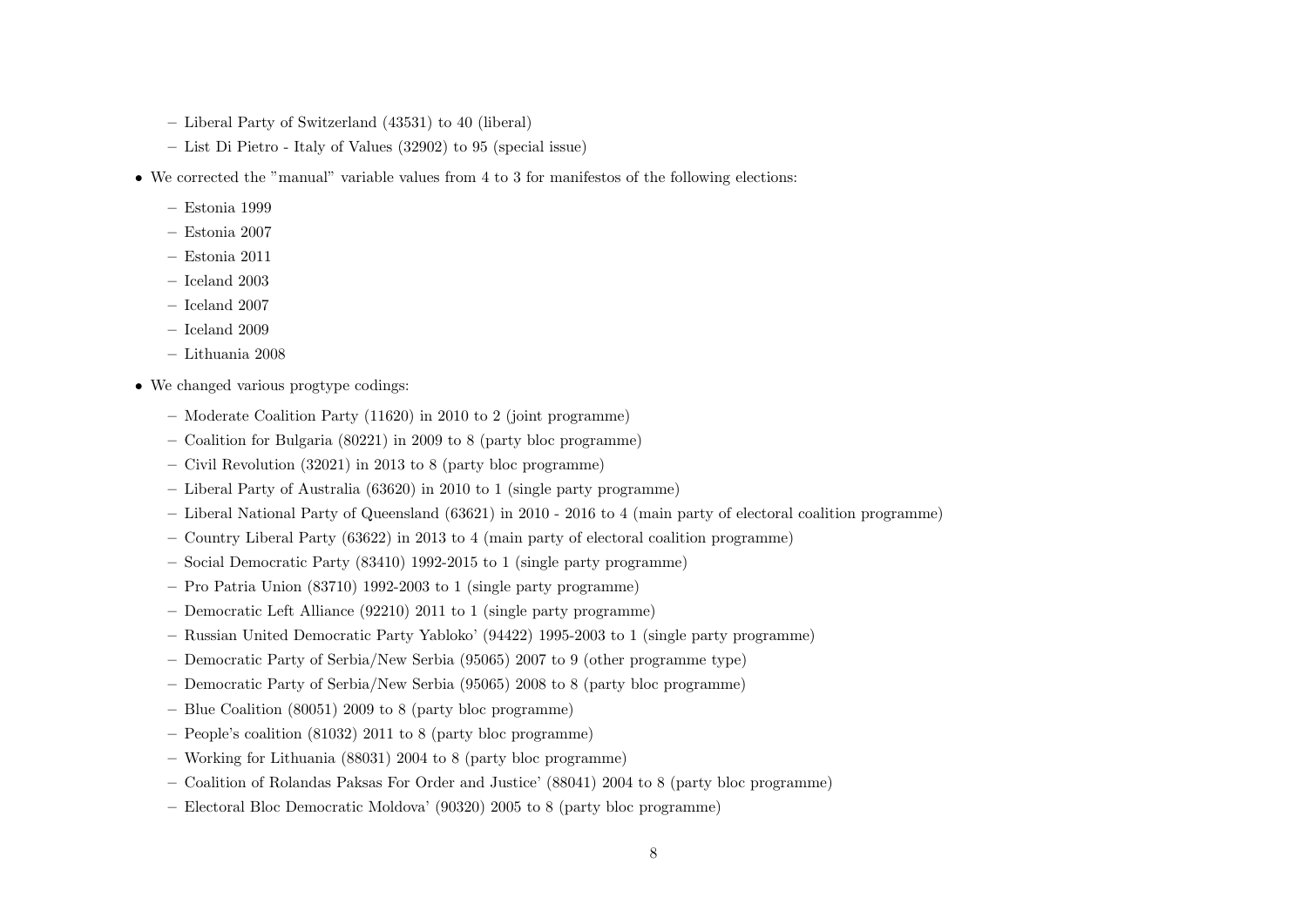- Our Moldova Alliance (90321) 2009 to 8 (party bloc programme)
- Left and Democrats (92021) 2007 to 8 (party bloc programme)
- Ivica Dai SPS, US Dragan Markovic Palma (95021) 2012 to 9 (other programme type)
- For a European Serbia Alliance (95040) 2008 to 8 (party bloc programme)
- Choice For a Better Life Boris Tadi (95041) 2012 to 8 (party bloc programme)
- Turnover edomir Jovanovi (95042) 2012 to 8 (party bloc programme)
- United Regions of Serbia Mlaan Dinki (95451) 2012 to 8 (party bloc programme)
- Democratic Party of Serbia/New Serbia (95065) 2012 to 8 (party bloc programme)
- Hungarian Coalition (95901) 2008 to 8 (party bloc programme)
- We changed the election date for the 1954 Irish manifestos from April 1954 to May 1954
- We changed the pervote value for the Independent Democratic Serbian Party (81910) in all years to NA since special minority election rules apply

# Digitalization and Alignment

- We digitized 38 older manifestos (including the codes) which resulted in minor changes to their per-variables for 19 cases. The following manifesto are affected: (party date)
	- Armenia: 76610 200705, 76620 200705
	- $-$  Canada: 62320 200406, 62420 200406, 62623 200406, 62901 200406, 62320 200601, 62420 200601, 62623 200601, 62110 200810, 62420 200810, 62623 200810, 62901 200810
	- North Macedonia: 89940 200607
	- Mexico: 171101 200907, 171306 200907, 171309 200907, 171310 200907, 171601 200907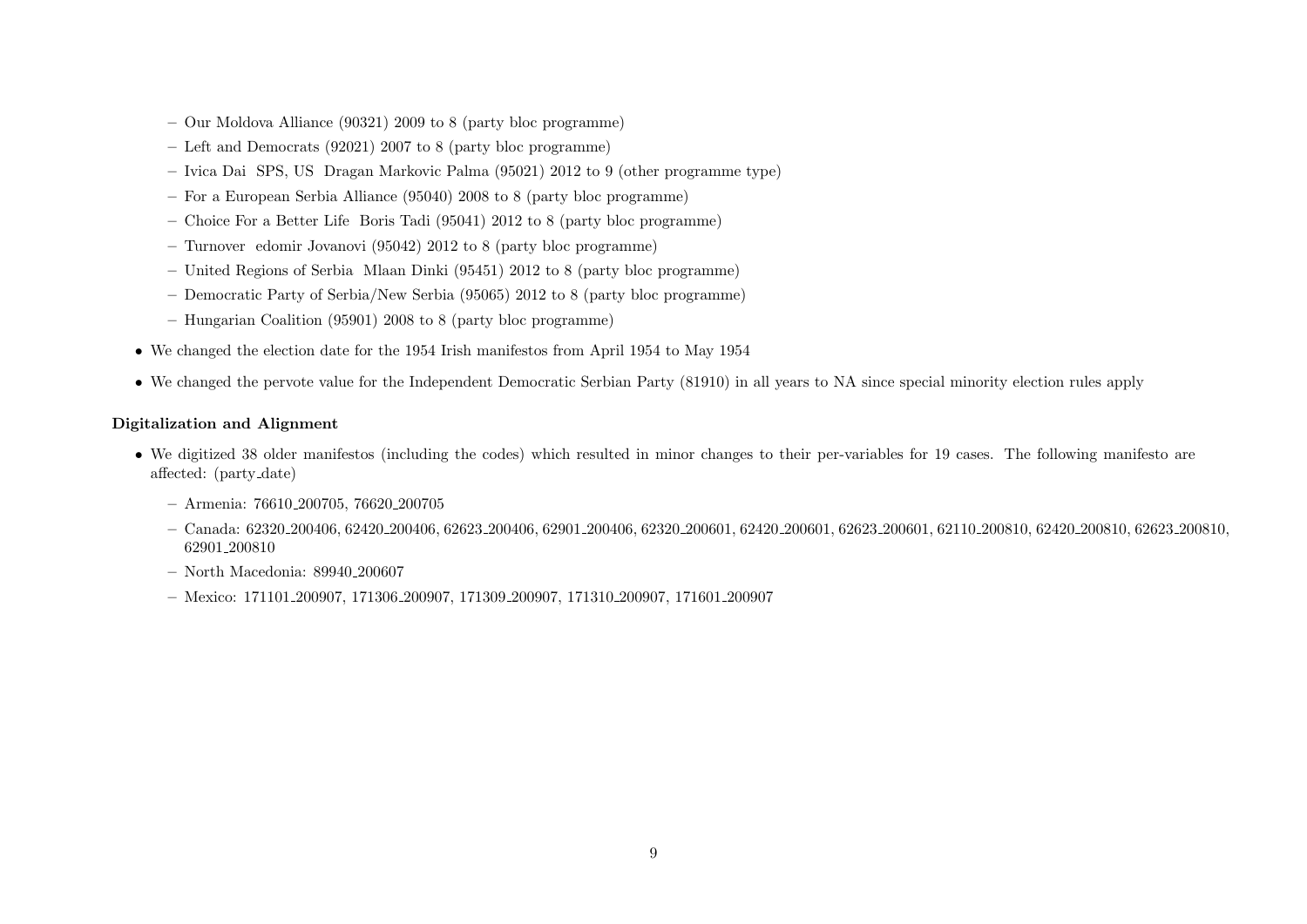#### MARPOR Full Dataset 2019b: December 2019 Version

#### Elections added:

- Denmark 2015
- Finland 2015
- Iceland 2017
- Latvia 2018
- Norway 2017

- Replaced data for one observation:
	- Direction-Social Democracy (96423) in 2016: we had coded the wrong manifesto before, it was replaced by the correct one
- We changed various party family codings:
	- Norwegian Fremskrittspartiet (12951) to 70 (national)
	- Danish Fremskridtspartiet (13951) to 70 (national)
	- Finnisch True Finns (14820) to 70 (national)
	- Latvian Social Democratic Party "Harmony" (87340) to 20 (socialist and other left)
- We changed the progtype of a few documents:
	- Armenian Revolutionary Federation (76321) in 2003 to 6 (general programme)
	- Prosperous Armenia (76620) in 2007 to 6 (general programme)
- We unified the party code 81223 with 81220 for the elections in 2000, 2003, and 2007. In 1995, we dropped party 81223 and kept only party 81220.
- The codings for Fidesz (Hungary, 86421) were harmonized. We dropped all codings referring to regional alliances under participation of Fidesz (86429, 86529, 86061) and summed up the vote shares (pervote) and number of seats (absseat). The code 86421 now refers always to Fidesz-led alliances.
- We added the results of the presidential elections in Mexico since 1946.
- We corrected the vote shares (pervote) for all political parties in the 2011 Slovenia election.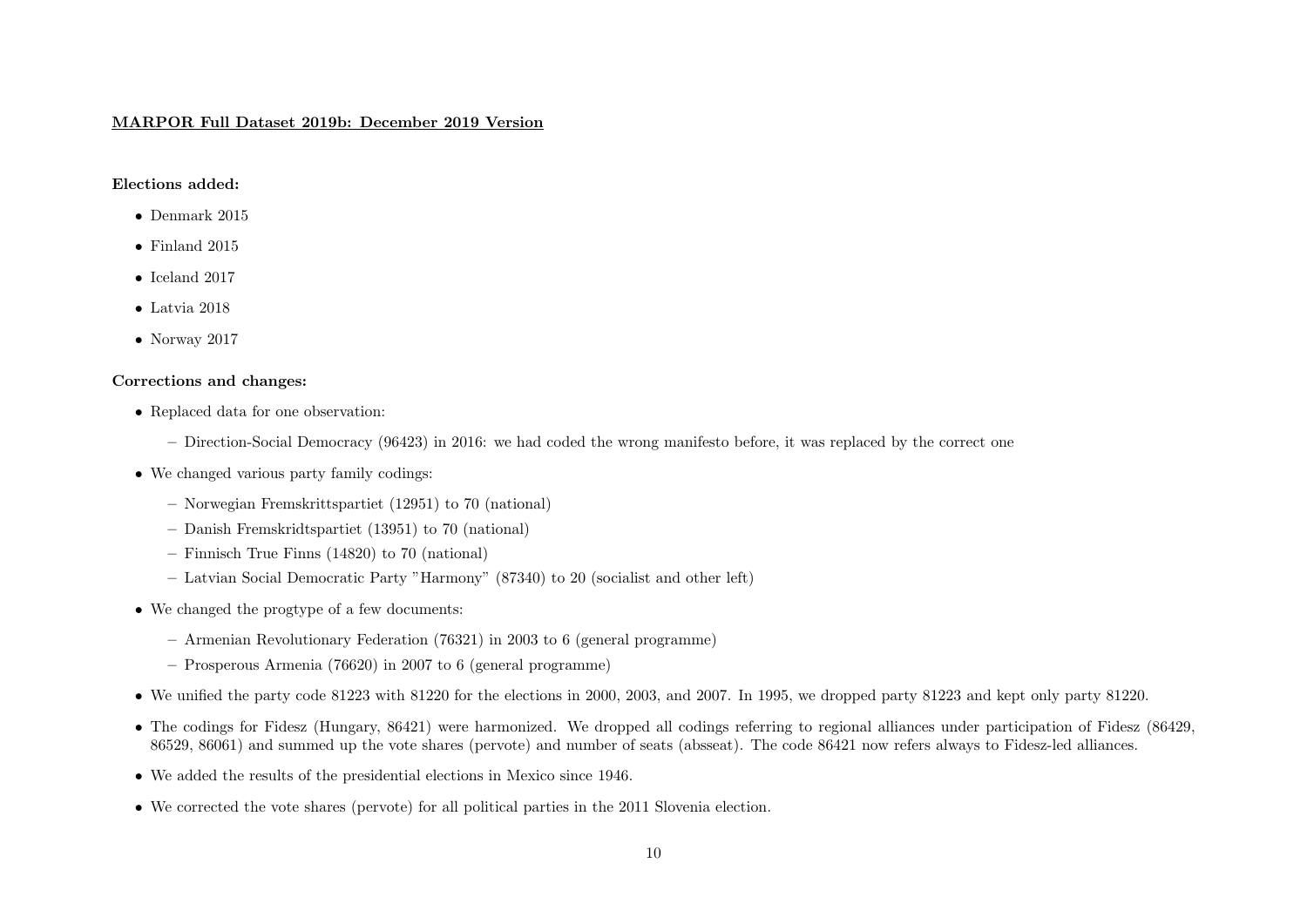• We corrected the vote shares (pervote) and seats (absseat) for party 32521 in the 1996 Italian election.

# MARPOR Full Dataset 2019a: July 2019 Version

#### Elections added:

- Sweden 2018
- Iceland 2016
- Belgium 2014 (Flanders only)
- Italy 2018
- New Zealand 2017
- Turkey 2018
- Lithuania 2016
- North Macedonia 2016
- Slovenia 2014

- We renamed Macedonia to North Macedonia.
- We corrected the party code of Syriza for the June 2012 election, where the party was already running as a party and not as an alliance anymore. Thus the party code was changed from 34020 (Syriza's alliance code) to 34212 (Syriza's party code).
- We corrected the variable edate in the following cases:
	- Israel 1959
	- Mexico 1946
	- Mexico 1955
	- Mexico 1961
	- Mexico 1967
	- Mexico 1976
	- Ukraine 2002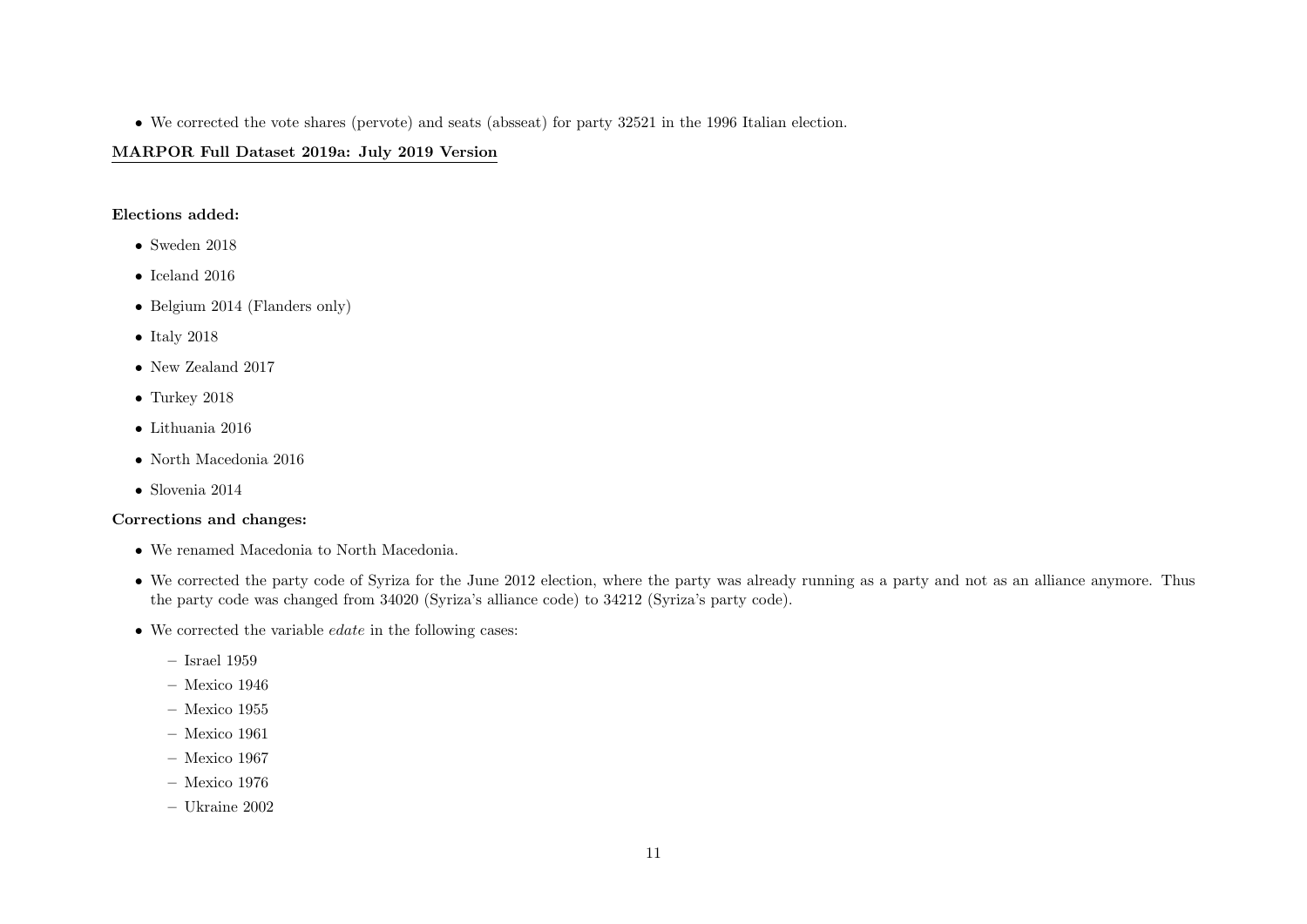- South Africa 1994
- We corrected the variable  $date$  in the following cases:
	- Israel 1959
	- Portugal 1979
- We changed the progtype of a few documents:
	- Pact for Italy (32528) 1994 is a program of an electoral alliances and was corrected to 8 (Party bloc programme).
	- The Union Prodi (32955) 2006 is a program of an electoral alliances and was corrected to 8 (Party bloc programme).
- We corrected the variables *pervote*, absseat, and voteest following newly established coding criteria for electoral alliances and the corresponding member parties (please see the Codebook for the corresponding coding rules). The following cases were affected (party date):
	- Albania: 75320 199103, 75320 199605, 75421 199203, 75421 199605, 75621 199103, 75622 199203, 75623 199103, 75722 199103, 75810 199103, 75810 199605
	- Belgium: 21221 200706, 21321 200706, 21330 200706
	- Bosnia-Herzegovina: 79223 199609
	- Bulgaria: 80110 199412, 80110 199704, 80220 199110, 80220 199412, 80220 199704, 80220 200506, 80812 199412, 80951 199704, 80952 199704
	- Croatia: 81021 200001, 81111 199004, 81112 199004, 81220 199004, 81221 199004, 81222 199004, 81223 200001, 81712 199510, 81810 199510, 81953 199208, 81954 199208, 81955 199208, 81956 199510
	- Cyprus: 55421 199605
	- Czech Republic: 82413 199206, 82520 199006, 82521 199206
	- Estonia: 83320 199209, 83713 199503
	- Georgia: 84223 199910, 84810 199210
	- German Democratic Republic: 85421 199003, 85422 199003, 85423 199003
	- Hungary: 86421 200204, 86429 200204, 86521 200204
	- Ireland: 53230 201102
	- Italy: 32110 200604, 32212 200604, 32213 200604, 32221 200604, 32329 200105, 32329 200604, 32520 199403, 32528 199403, 32629 200105, 32902 200604, 32903 200604, 32904 200604, 32953 200604, 32955 200604
	- Lithuania: 88521 199210, 88522 199210, 88522 199610, 88523 199210
	- Macedonia: 89221 199410, 89222 199410, 89320 199410
	- Mexico: 171032 200907, 171032 201207, 171034 200907, 171035 201207
	- Montenegro: 91030 201610, 91220 199805, 91229 199012, 91322 201610, 91610 201610, 91959 199012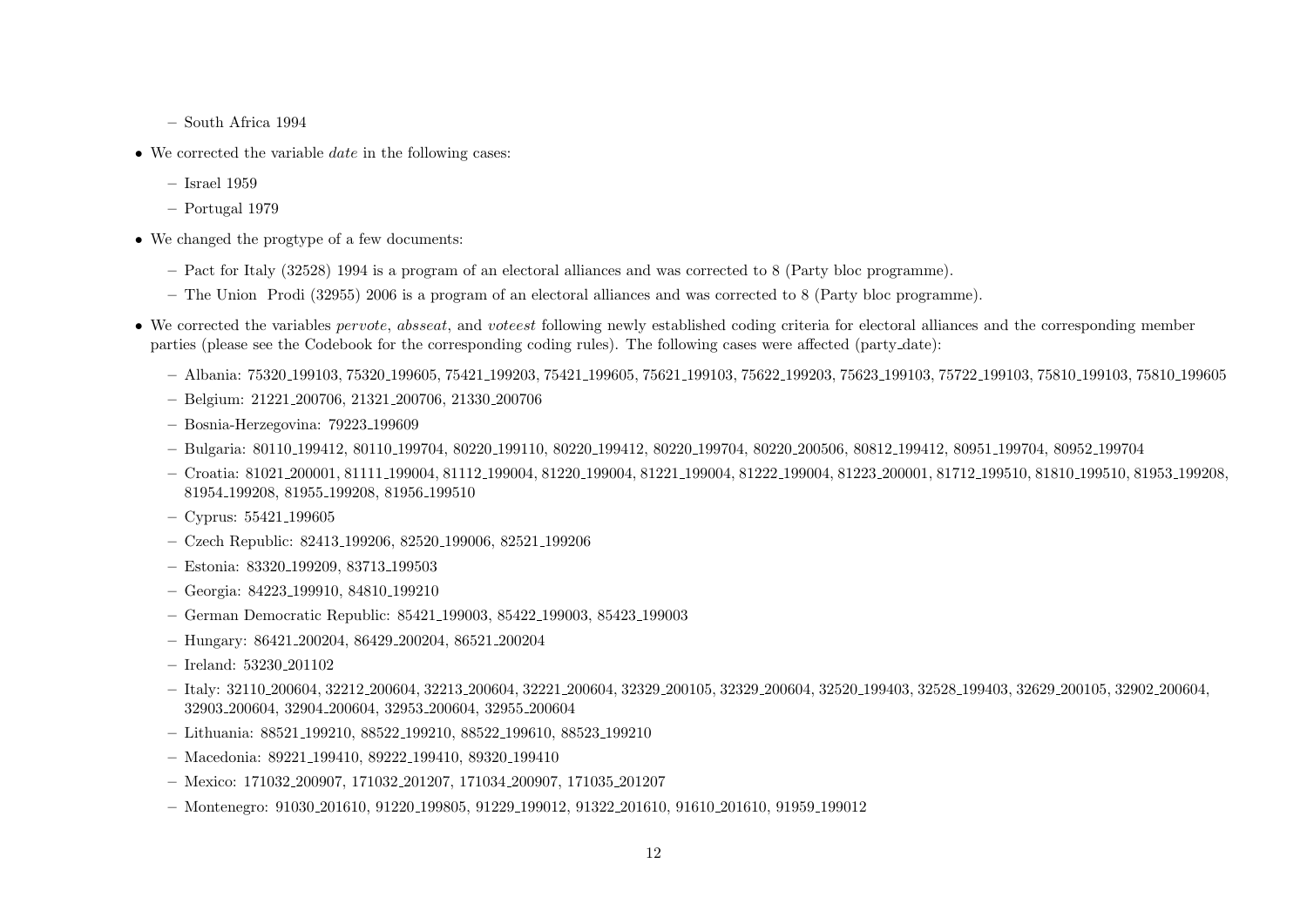- Poland: 92211 199110, 92433 199110, 92523 199110
- Portugal: 35220 199110, 35220 199510, 35220 199910, 35229 200203, 35229 200502
- Romania: 93523 199005, 93524 199005, 93711 199005, 93714 199005
- Russia: 94421 199512
- Serbia: 95221 199709, 95222 199212, 95223 199709, 95421 199312, 95422 199212, 95422 199312, 95422 199709, 95710 199312, 95955 199312
- Slovakia: 96431 199206, 96712 199409, 96951 199206, 96951 199409, 96953 199409, 96954 199409
- Slovenia: 97810 199004
- Spain: 33210 201606
- Ukraine: 98421 199404, 98713 199404
- We corrected the party family in the variable partam for the following parties:
	- Belgian Vlaams Block (21914) to 70 (Nationalist)
	- Belgian Vlaams Belang (21917) to 70 (Nationalist)
	- Italian Partito Democratico (32440) to 30 (Social democratic)
	- Katter's Australian Party (63710) to 95 (Special issue)
	- New Zealand First (64621) to 70 (Nationalist)
	- New Zealand's Mori Party (64901) to 90 (Ethnic/regional)
	- Lithuanian Partija tvark ir teisingums (88460) to 70 (Nationalist)
- We deleted the document of the Slovakian Smer (96423) in 2016 from dataset and corpus, as we had coded the wrong document.
- We corrected codings in the document of the Green Party of Switzerland (43110) in 2015, as the first section of the document was not coded.
- We corrected the vote shares of smaller parties  $pervote$  in the following cases (party-date):
	- Albania: 75623 199605, 75722 199203, 75722 199706, 75810 199706
	- Australia: 63321 200111
	- Austria: 42220 200211
	- Bosnia-Herzegovina: 79423 200011, 79722 199809, 79901 200011
	- Croatia: 81430 199510, 81951 199208
	- Hungary: 86320 199003
	- Italy: 32521 199604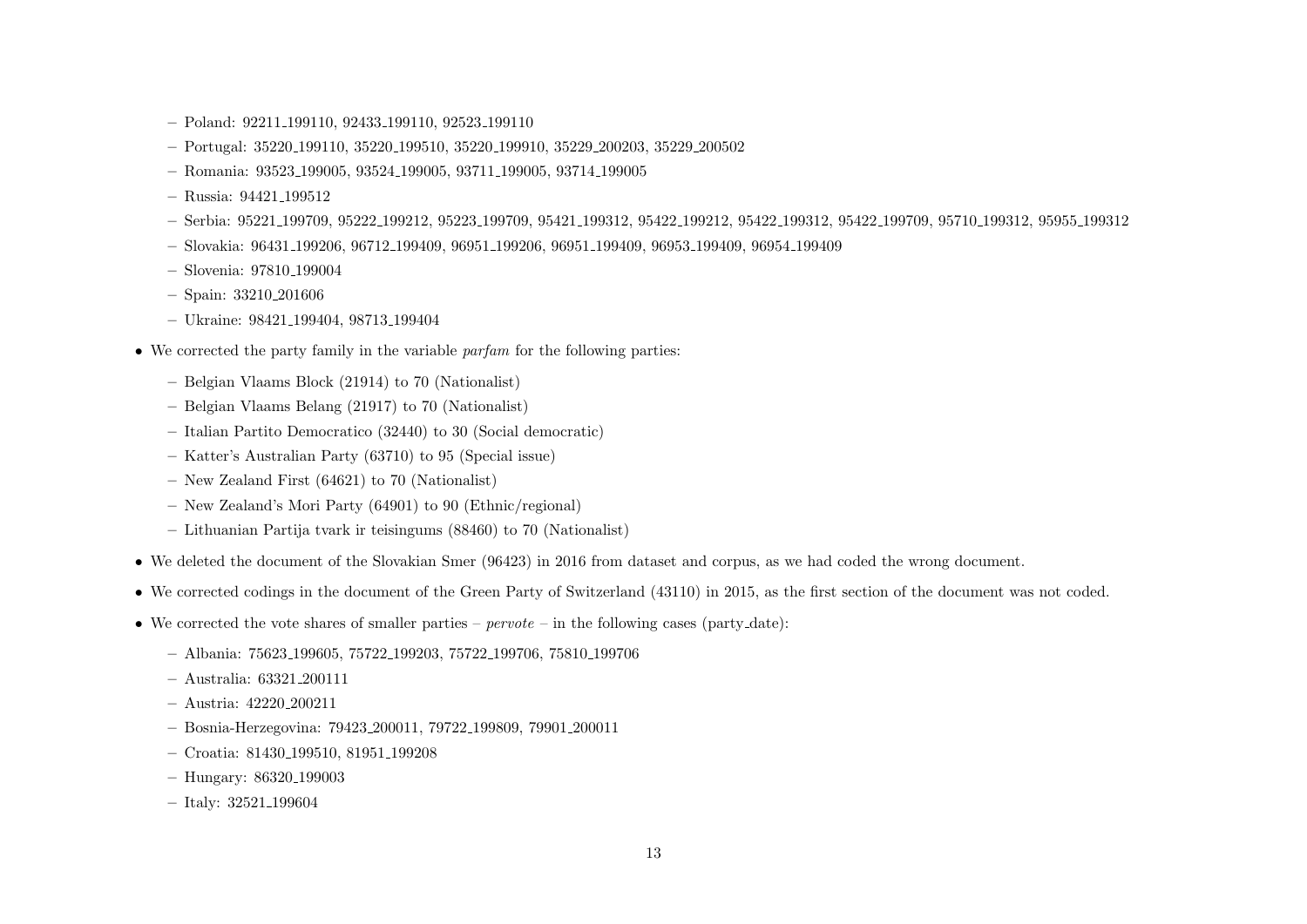- Latvia: 87420 199306
- Mexico: 171601 194607
- Montenegro: 91321 199611, 91710 199611
- Netherlands: 22430 200301
- Poland: 92322 199709
- Romania: 93810 199209
- Slovakia: 96220 200209
- Slovenia: 97421 201112, 97440 201112, 97710 201112
- Spain: 33903 200803, 33906 199306, 33909 200803
- Turkey: 74321 199904
- Ukraine: 98521 199404, 98951 199404
- United Kingdom: 51951 200106
- South Korea: 11332 200004
- We corrected the number of seats won by smaller parties  $aboseat$  in the following cases (party-date):
	- Albania: 75722 199605, 75722 199706
	- Bosnia-Herzegovina: 79423 200011, 79722 199809, 79901 200011
	- Croatia: 81430 199510, 81951 199208
	- Italy: 32521 199604
	- Macedonia: 89320 199810
	- Mexico: 171601 194607
- We changed the variable voteest in the following case (party date):
	- Montenegro: 91710 199611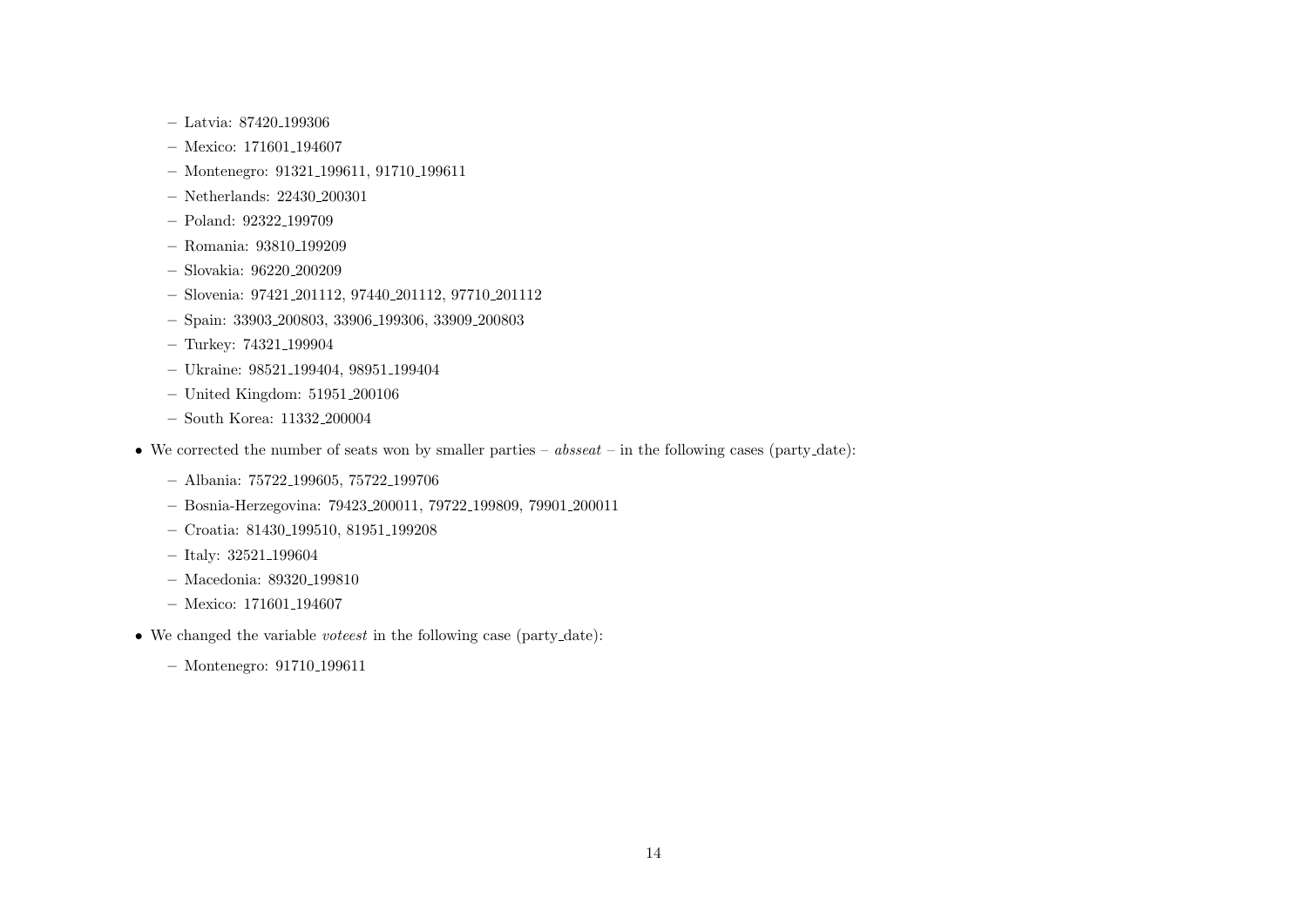#### MARPOR Full Dataset 2018b: December 2018 Version

# Elections added:

- Norway 2013
- Portugal 2015
- Austria 2017
- Switzerland 2015
- United Kingdom 2017
- Australia 2016
- Czech Republic 2017
- $\bullet~$ Romania 2016
- Slovakia 2016
- South Korea 2016

- We changed various party family codings:
	- German AfD (41953) to 70 (Nationalist)
	- Portuguese PSD (76930) to 60 (Conservative)
	- Armenian Unity (M) (76903)
	- Norwegian Centre Democrats (13330) to 60 (Conservative)
	- Union of Macedonia (89227) to 30 (Social democrat)
	- Sri Lankas United National Party (73330) to 60 (Conservative)
- We changed the progtype of a few documents:
	- Fidesz (86421) 1990, Alliance of Free Democrats (86422) 1994, Independent Smallholders Party FKgP (86810) 1994 are summaries of the original programs and are therefore recoded to 9 (other document).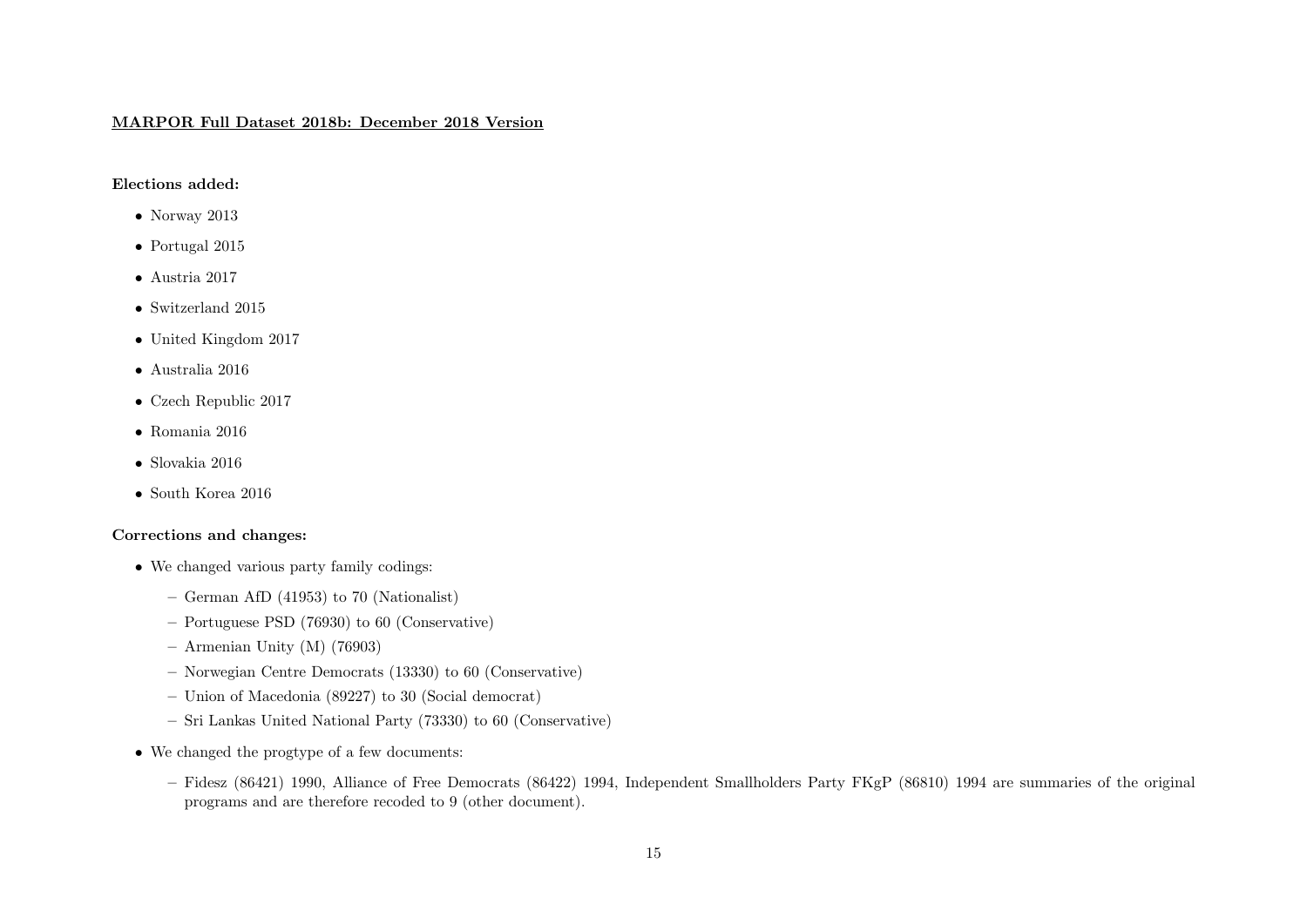- Coalition of Coexistence and the Hungarian Christian-Democratic Movement ESWS-MKdH (96952) 1990 is a general program and was corrected to 6 (General program).
- We corrected and deleted codes in quite a number of documents where empty lines were assigned a code. The total number of codes affected per document is extremely small. The following documents are affected: party:date
	- $-12320:200509, 12420:200509, 12520:200509, 12620:200509, 12620:200909, 12810:200509, 12951:200509,$
	- $-13229:201109,13420:201109,13720:201109,$
	- $-15620:200305$ ,
	- $-22952:198605$
	- $-23520:200906.23951:201310,$
	- 31110:201206,
	- 32230:201302,
	- $-33220:200003,33610:200003,33908:200803,33909:200403,33911:201606,$
	- 34313:200403,
	- $-35311:201106,35313:201106,35520:201106,$
	- 42320:199910,42520:199910,
	- $-43420:201110,43540:201110,$
	- $-51620:201505.51951:201505$
	- $-53240:201602,53320:200705,53320:201602,53321:201602,53520:201602,53620:200705,53620:201102,53951:200705,$
	- $-62320:201105,62420:201105,62901:201105,$
	- 74628:200211,74628:200707,74712:201506,
	- 79321:201010,79730:200210,
	- $-80510:201305,$
	- $-81230:201112.81711:201609$
	- 83430:201103,
	- $-84450:201610.84716:201610.84730:201610,$
	- $-86220:201004,$
	- $-92210:201110,$
	- $-95712:201205,$
	- $-96423:201203.96440:201006.96440:201203.96521:201006.96710:201006.96955:201006$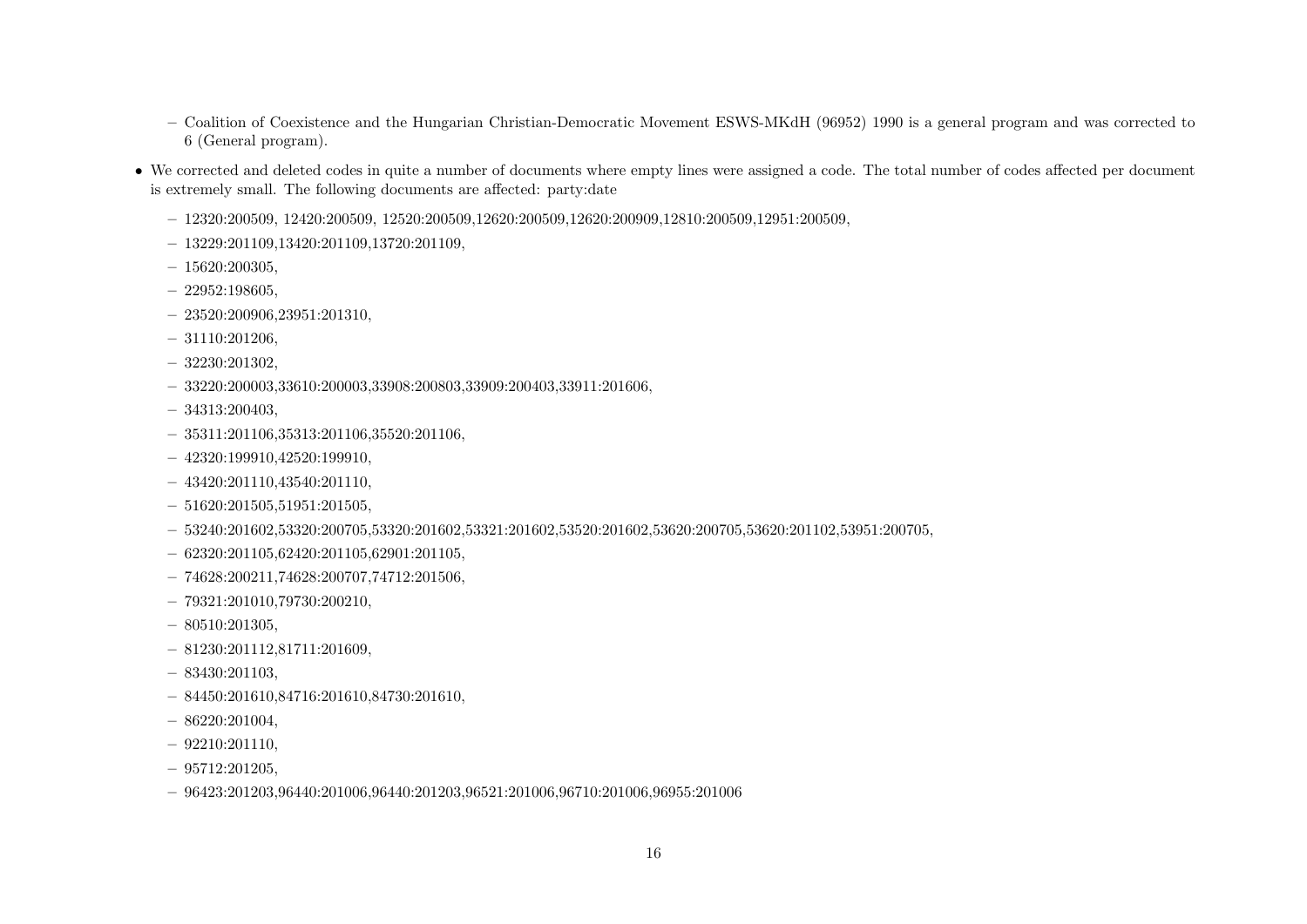#### MARPOR Full Dataset 2018a: July 2018 Version

#### Elections added:

- Cyprus 2016
- Mexico 2015
- Netherlands 2017
- USA 2016

#### Corrections and changes:

- Changed parfam of the Dutch D66 (22330) to 40 (Liberal)
- Corrected the coding of one quasi-sentence in the 2017 manifesto of the French Front National (31720)
- Corrected date and edate of an election in Northern Ireland from March 1963 to May 1962.
- Corrected date and edate for a Dutch election from 28 March 1971 (wrong) to 28 April 1971 (correct).

#### Digitalization and Alignment

- We digitized a bunch of documents (including the codes) from the past. In some cases we corrected codes during this process, this is why the per-variables changed. You can use the Dataset Comparison Dashboard, if you want to have a closer at the specific changes. The following manifesto are affected: (party date)
	- Australia: 63620 200111, 63810 200111
	- Czech Republic: 82320 200206
	- Hungary: 86220 200204
	- Italy: 32061 200804, 32440 200804, 32720 200804, 32212 200105, 32629 200105, 32901 200105, 32902 200105
	- Mexico: 171601 198207, 171601 198507, 171601 198807,
	- New Zealand: 64320 199911, 64321 199911, 64420 199911, 64320 199311, 64321 199311, 64620 199311,
	- Poland: 92431 199110, 92212 200109, 92622 200109, 92811 200109, 92953 200109,
	- Portugal: 35220 199910, 35313 199910, 35220 200203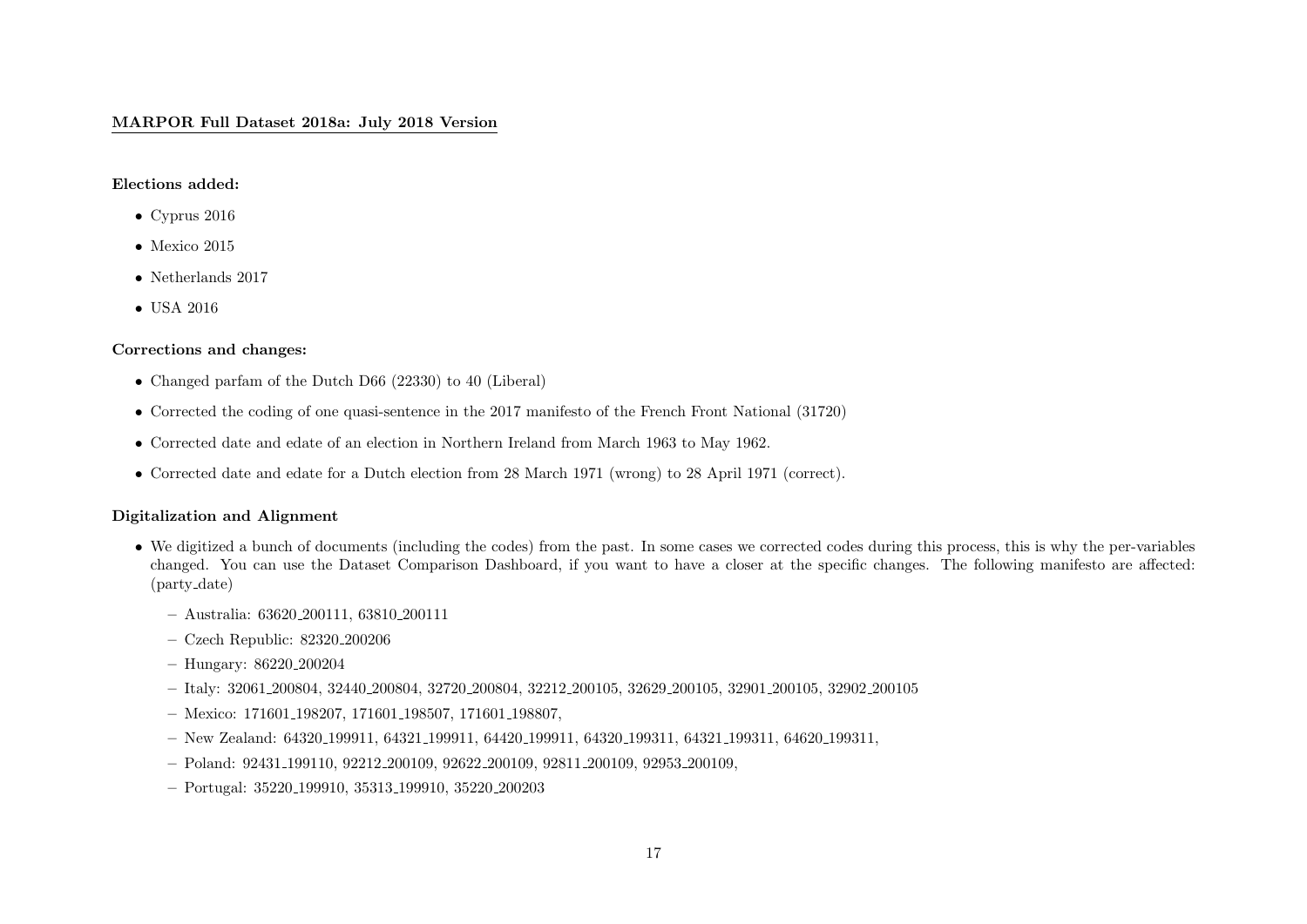- Switzerland: 43110 199910, 43320 199910, 43420 199910, 43530 199910, 43810 199910, 43110 200310, 43220 200310, 43320 200310, 43530 200310, 43531 200310, 43711 200310, 43810 200310
- UK: 51320 200106
- Slovakia: 96952 199006, 96522 199809, 96424 200209, 96523 200209, 96711 200209,
- Russia: 94221 199312, 94222 199312, 94321 199512, 94711 199512, 94424 199912, 94621 199912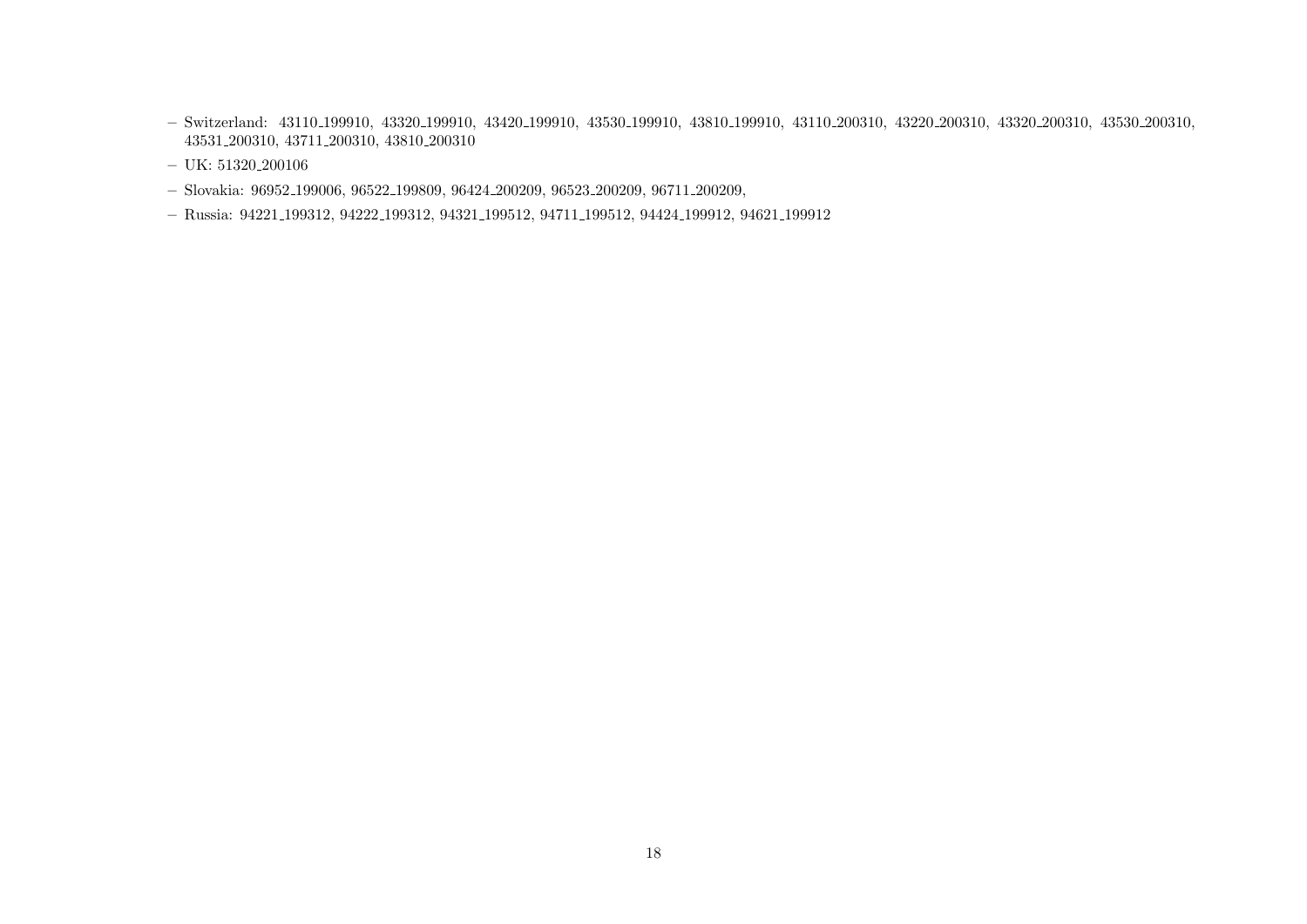#### MARPOR Full Dataset 2017b: December 2017 Version

#### Elections added:

- Austria 2013
- France 2017
- Germany 2017
- Israel 2006 & 2009
- New Zealand 2014
- Sweden 2014

# Individual manifestos added or replace:

We added manifestos of several smaller Dutch parties at past elections that gained seat(s) in parliament but were not included in the dataset or where we missed documents and these observations were interpolated from adjacent elections:

- Reformatory Political Federation (22528) in 1981
- Communist Party of the Netherlands (22210) in 1982
- Reformed Political League (22527) in 1982
- Reformatory Political Federation (22528) in 1982 (same manifesto used as in the 1981 election)
- Centre Party  $(22710)$  in 1982
- Reformed Political Party (22952) in 1982

# Corrections and changes:

- We corrected the party id of 55323 to 55322 (EDEK) in the 2001 election (this was incorrectly coded as another party)
- We corrected progtype of the alliance of the Israeli Labour Party with Democratic State (72323) at the 2003 election to 4 (manifesto taken from main party)

#### New variable: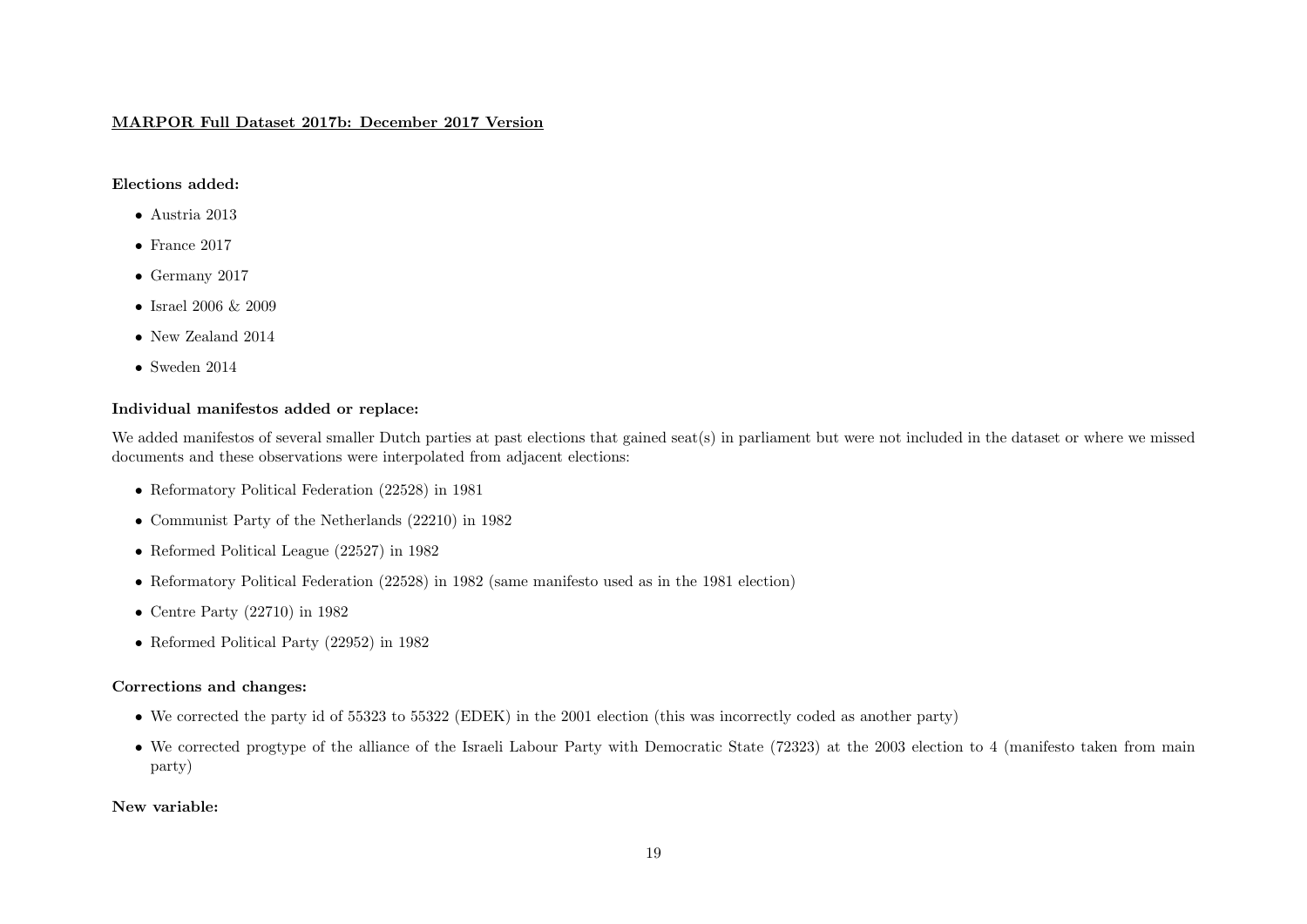• We added the variable "id perm" as a last column to the dataset. This variables contains six-digit character vectors that permanently identify observations across different versions of the dataset. In most cases this can also be achieved by using party-date as identifier. However, we sometimes correct or change party codes between different dataset versions.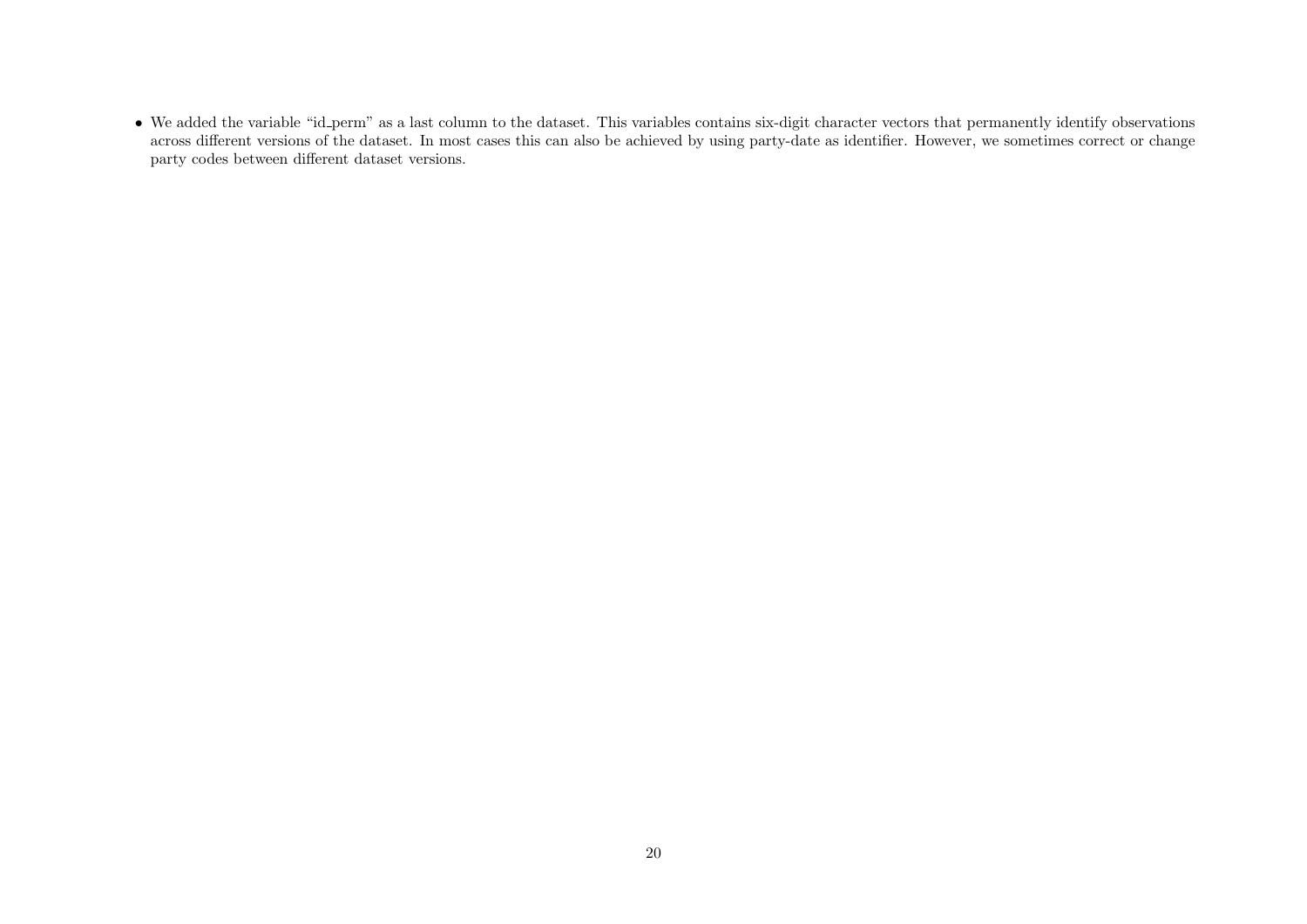#### MARPOR Full Dataset 2017a: July 2017 Version

#### Elections added:

- Bulgaria 2014/2017
- Bosnia & Herzegovina 2006
- Croatia 2016
- Georgia 2016
- $\bullet\,$  Ireland 2016
- Montenegro 2016
- Serbia 2016
- Spain 2016

Remarks: In Spain 2016, Podemos contested the election in several regional alliances which all published individual manifestos. However, Podemos also published a separate federal manifesto. We coded the separate as well as the regional alliance manifestos. Depending on the research question, scholars might have to drop the former ones or the latter. Votes and seats of the federal Podemos manifesto are set to zero because they are already included in the regional alliances. Please also note that many Spanish parties contested the June 2016 election with the same manifesto as at the December 2015 election.

#### Individual manifestos added or replace:

- We added manifestos of several smaller Dutch parties that gained seat(s) in parliament but were not included in the dataset or where we missed documents and these observations were interpolated from adjacent elections:
	- Communist Party of the Netherlands (22210) in 1948
	- Reformed Political Party (22952) in 1948
	- Pacifist Socialist Party (22230) in 1986
	- Reformed Political Party (22952 ) in 1986 (replaced the coding to reduce the number of different coders at the same election)
	- Socialist Party (22220) in 1994 (replacement of an estimate that was based on the 2002 manifesto)
	- Reformatory Political Federation (22528) in 1998
- We added manifestos of several smaller Dutch parties that gained seat(s) in parliament but were not included in the dataset or where we missed documents and these observations were interpolated from adjacent elections: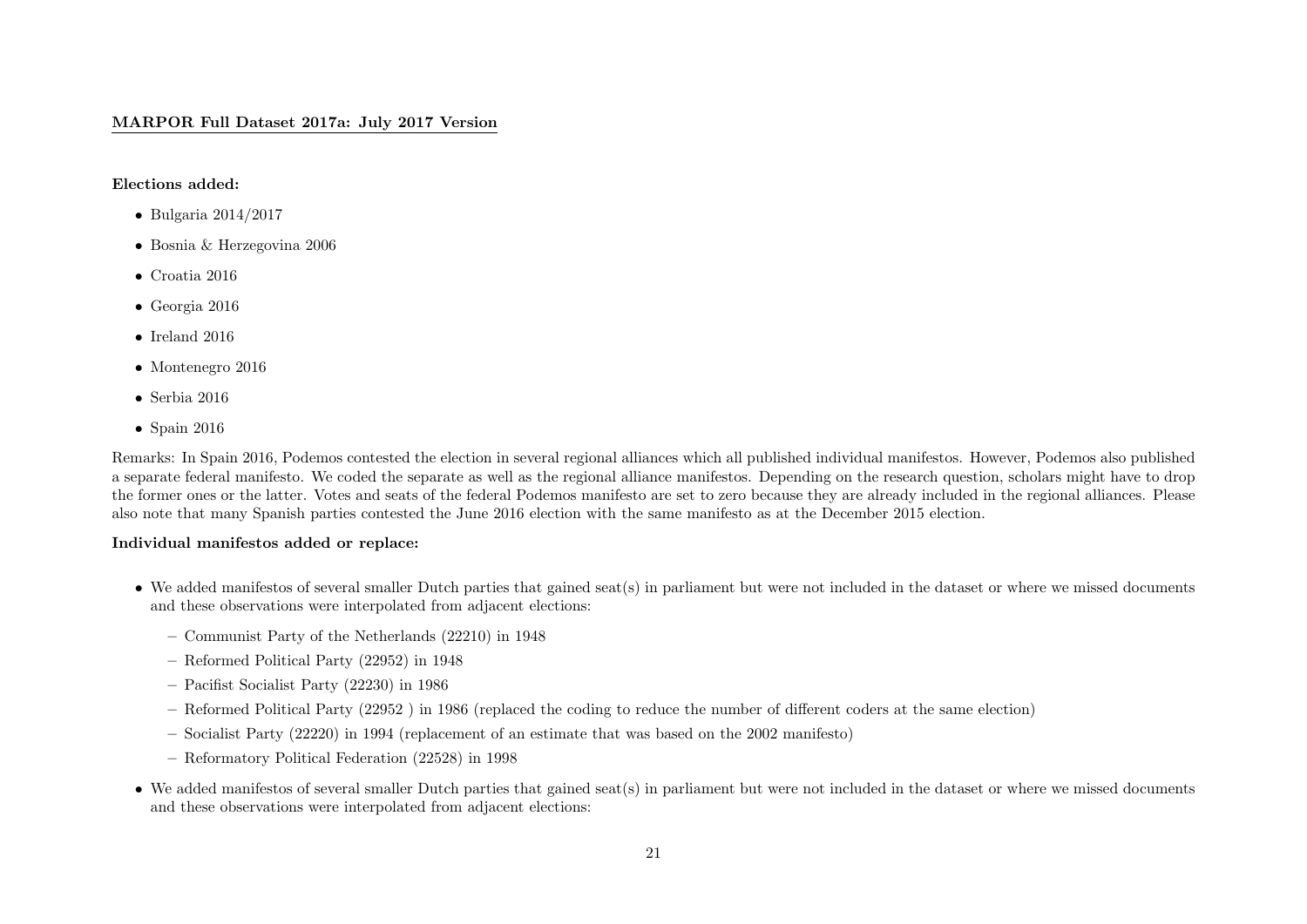- Republican National Party (74710) in 1954
- Republican Peasants' Nation Party (74712) in 1961 (replaced estimate)
- Republican Peasants' Nation Party (74712) in 1965 (replaced estimate)
- National Action Party (74712) in 1969 (replaced estimate)
- National Action Party (74712) in 1995
- National Action Party (74712) in 2002
- Bosnia & Herzegovina 2002: For reasons related to the publication of Mapping Policy Preferences II (the first time the data on BiH 2002 was published) the election was not based on collected documents, but entirely based on the interpolation of observations from the previous election. We started to replace these observations with codings that are based on real documents published for the 2002 election for the following parties:
	- Social Democratic Party of Bosnia and Herzegovina (79321)
	- Party for Bosnia and Herzegovina (79723)
	- Party of Democratic Action (79951)
	- Alliance of Independent Social Democrats (79730)
- Replaced data for the following observations because we found better (longer) documents in Bulgaria:
	- Citizens for European Development of Bulgaria (80510) in 2009
	- National Union Attack (80710) in 2009

#### Corrections and changes in electoral statistics:

- Portugal: We corrected the vote shares of the Portuguese Social Democratic Party (35313) and the Social Democratic Center Party (35520) in 1980. These were switched.
- Australia: We corrected the vote share (pervote) for the Australian Greens (63110) in 2013 election.
- Latvia: We corrected the vote share (pervote) for the for the Latvian Way Union(87410) in 2002.
- Czech Republic: We corrected the vote share (pervote) for the Pensioners for a Life Security (82901) in 1996 and 1998, and for the Association for the Republic Republican Party of (82710) in 1998 and 2002.
- Estonia: We corrected the vote share (pervote) for the Social Democratic Party (83410) in 2007.
- Turkey: We corrected some vote and seat statistics for various parties at various elections. We corrected the total number of seats in 1954, the number of seats (absseat) for the Republican Peoples Party (74321) in 1954 and the Democratic Party (74621) in 1995, the vote share (pervote) of the Grand Unity Party (74626) in 1999, and the Democratic Turkey Party (74627) at the 1999.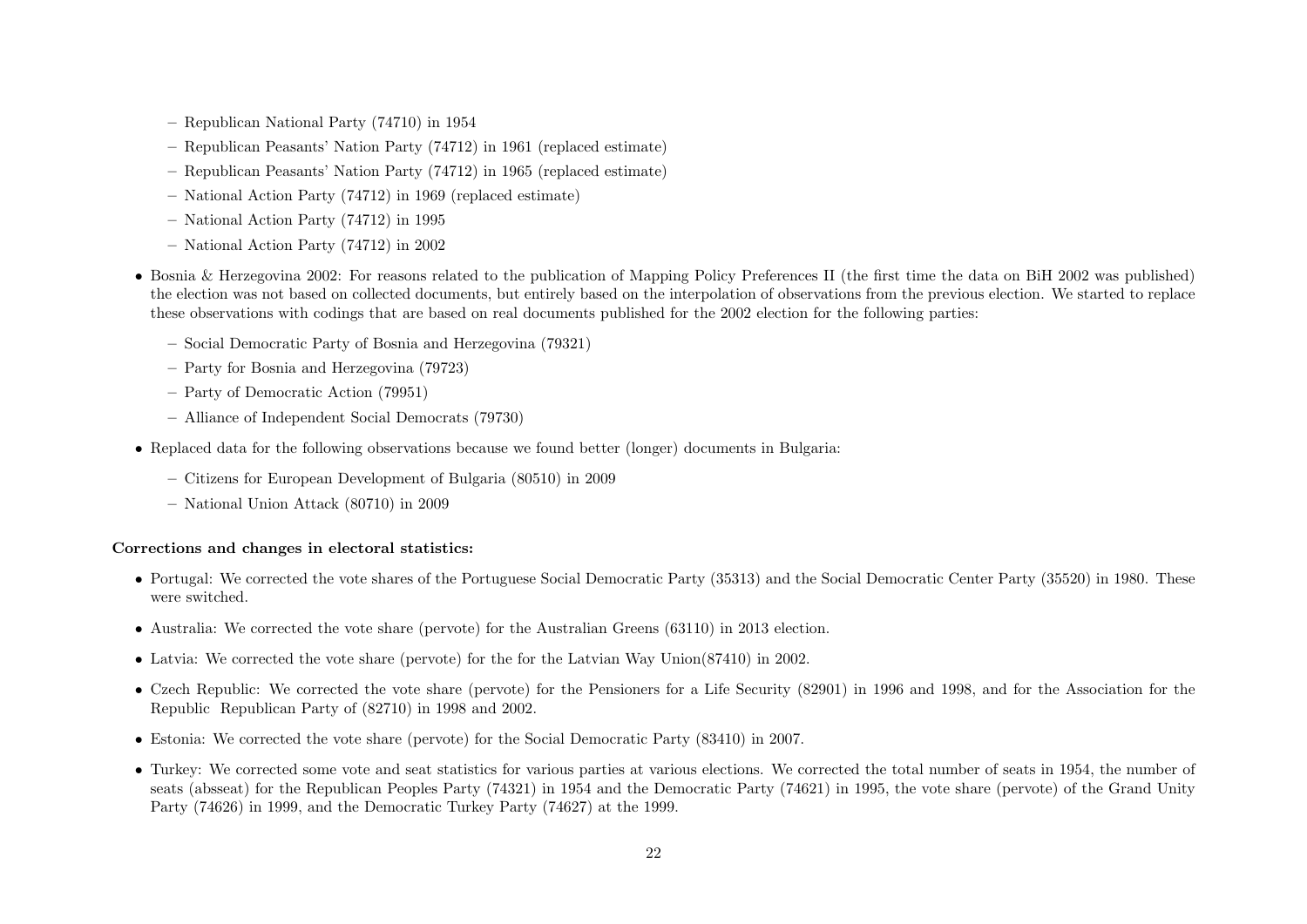• Spain: We changed the parfam coding for the CiU (33611), the Forum Asturias (33612) and Geroa Bai (33091) to 90 (ethnic-regional).

# Minor changes to content analytical data:

- Germany: Die Linke Left Party (41223) in 2013: Very minor re-unitizing of a quasi-sentence resulting in one additional quasi-sentence coded as 106.
- Spain: Canarian Coalition (33907) in 2015: Very minor re-unitizing of quasi-sentences and recoding resulting in two more quasi-sentences coded with 411.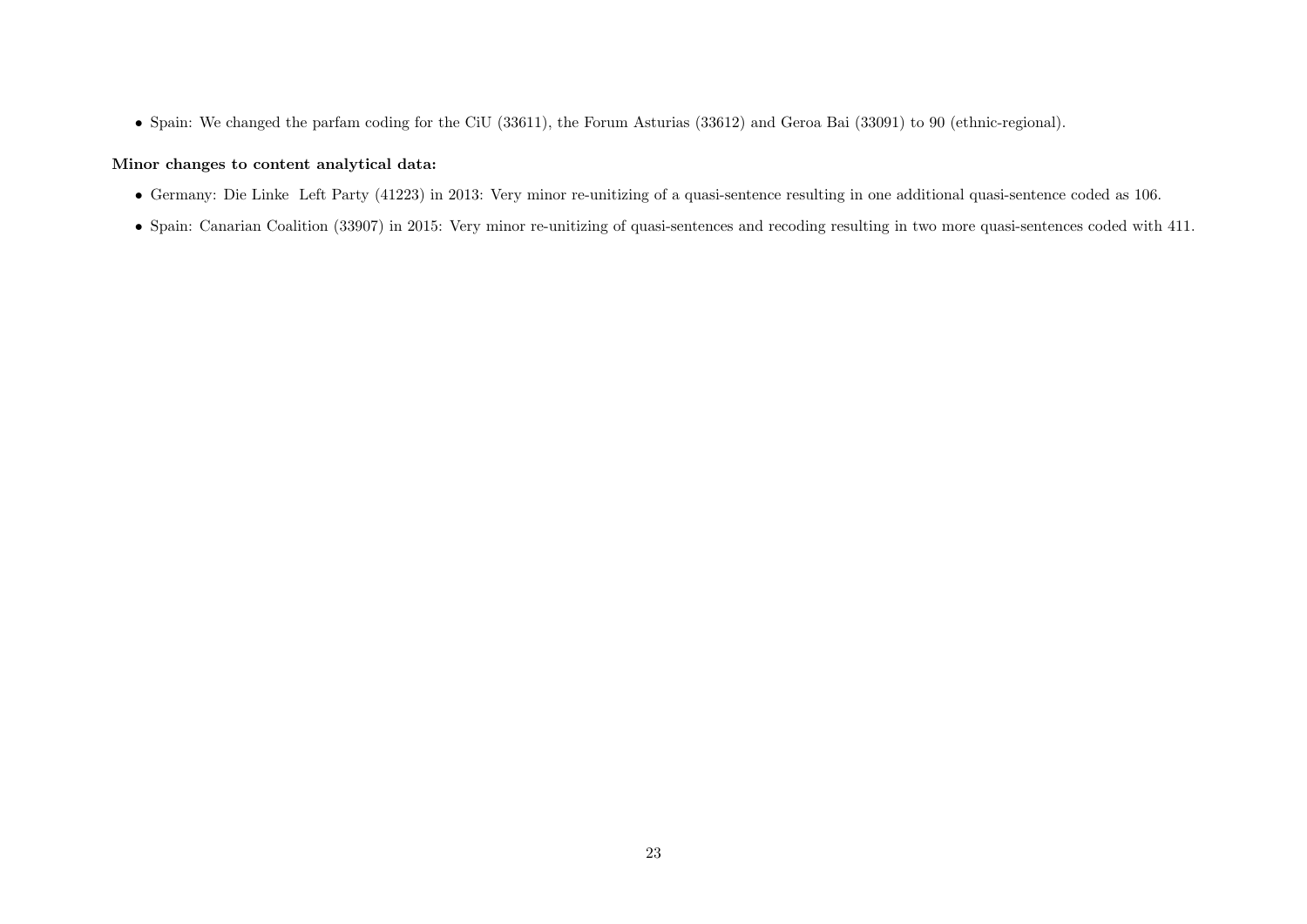#### MARPOR Full Dataset 2016b: December 2016 Version

#### Elections added:

- Spain 2015
- Canada 2015
- Japan 2014
- Israel  $2003/2015$
- Croatia 2011
- Latvia 2011/2014

# Individual manifestos added:

- Reformed Political Party (22952: 1986 and 1989)
- Reformed Political League (22527: 1989)
- Reformatory Political Federation (22528:1989)
- Centre Democrats (22711:1989)

#### Recoded/replaced documents:

- We substituted the document for the Canarian Coalition (33907: 2000) with the correct manifesto
- We replaced the code frequencies for several observations from the Austrian elections 1999 and 2002 with the recodings conducted for Mapping Policy Preferences III. Significant changes in all content analytical categories and changes in the rile up to 18 points (see below).

#### Changes due to the Alignment of the Manifesto Dataset with the Manifesto Corpus:

• With this update we aligned the Main Dataset with the Manifesto Corpus (for more information on the Manifesto Corpus, please read: [https://](https://manifesto-project.wzb.eu/information/documents/corpus) [manifesto-project.wzb.eu/information/documents/corpus](https://manifesto-project.wzb.eu/information/documents/corpus)) . The code frequencies (per categories, rile, ) from all documents that are also covered by the Manifesto Corpus are now automatically calculated from the Manifesto Corpus. This led to many very small changes in the content analytical categories in a large number of observations. Most of these changes are very small and due to the improved cleaning and code checking procedures that were applied when these documents were put into the Manifesto Corpus.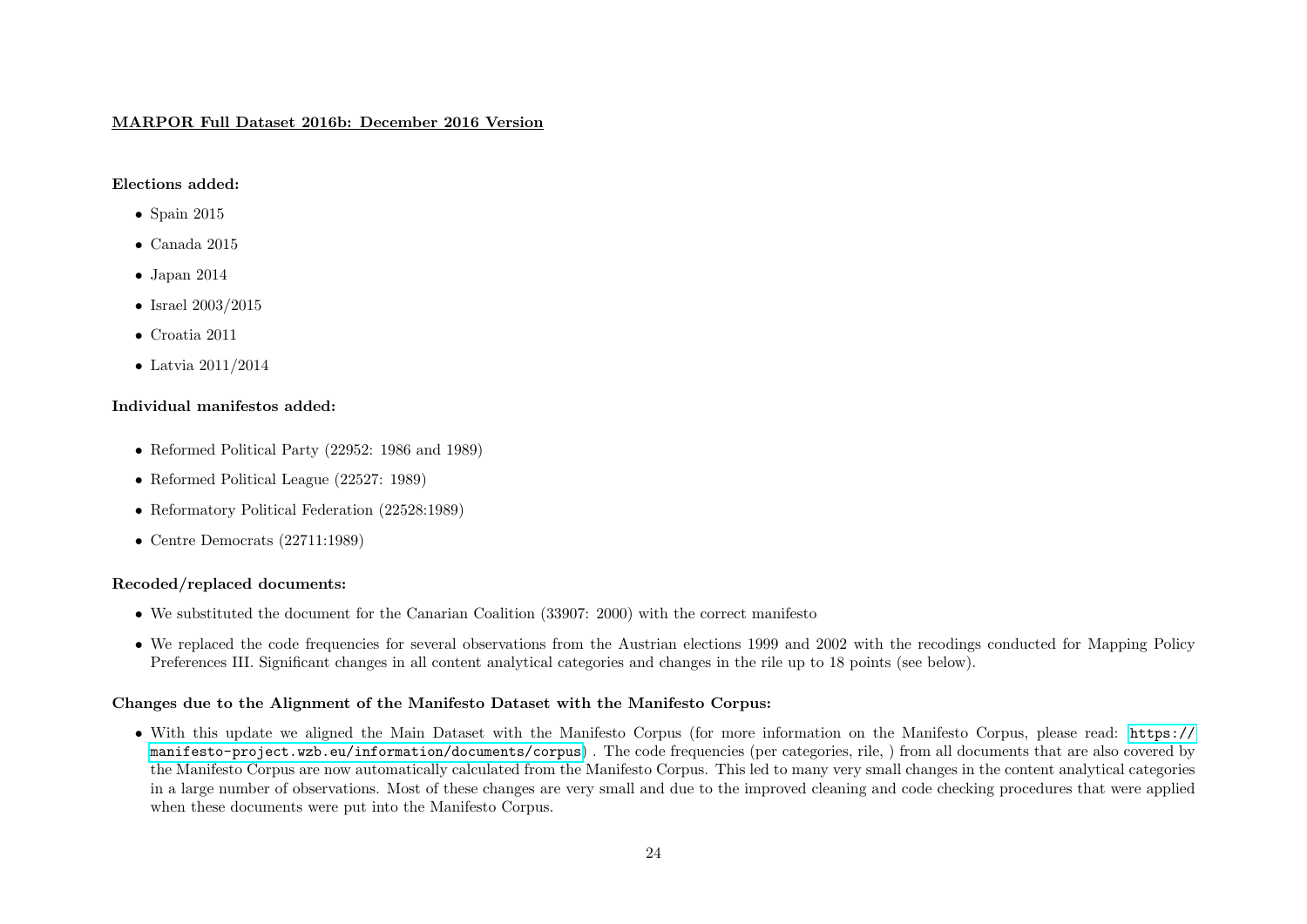- We made an effort to digitize some documents that were coded on paper copies in the past. As these documents are now in the Manifesto Corpus, we re-counted the codes instead of using the old code frequencies from the dataset that were based on human counting. This produces some differences to the last version of the dataset due to counting errors and some coding corrections during the digitization procedure. This produces in many observations very small changes in the totals and per variables. In an extreme case (Danish Centre Party 13330 at the 1998 election) corrections of 20 codes that were wrongly counted as 505 instead of 506 change the rile by 18 points. A similar case is the Social Democratic Partys manifesto (13320) at the same election where 21 codes were added that changed the rile by about 6 points.
- We added a variable *corpusversion* to the dataset. This variable indicates the version of the Manifesto Corpus used to calculate the code frequencies in the Main Dataset. The variable is missing for all documents that were not taken from the corpus, but are based on paper codings from the past. Thereby, it indicates for which observations in the Main Dataset annotations are available in the Manifesto Corpus.

#### Overview of observations with significant changes due to the Corpus-Dataset alignment

• The following overview documents significant changes between version 2016b and version 2016a (for the above explained reasons). This list contains all observations with a change in rile larger than 1 or a change in the total number of quasi-sentences larger than 20:

| country | party | date   | partyname                       | rile_diff | rile_old  | rile_new  | total_diff | total_old | total_new |
|---------|-------|--------|---------------------------------|-----------|-----------|-----------|------------|-----------|-----------|
| 13      | 13330 | 199803 | Centre Democrats                | 18.205    | 4.186     | $-14.019$ |            | 215       | 214       |
| 33      | 33907 | 200003 | Canarian Coalition              | 6.455     | $-4.725$  | $-11.18$  | 994        | 1799      | 805       |
| 13      | 13320 | 199803 | Social Democratic Party         | 6.03      | 4.986     | $-1.044$  | 22         | 361       | 383       |
| 64      | 64620 | 199911 | New Zealand National Party      | 4.946     | 37.063    | 32.117    | 6          | 143       | 137       |
| 32      | 32640 | 201302 | Labour and Freedom List         | 4.649     | $-5.578$  | $-10.227$ | 13         | 251       | 264       |
| 33      | 33907 | 200403 | Canarian Coalition              | 3.853     | $-5.258$  | $-9.111$  | 51         | 951       | 900       |
| 41      | 41113 | 199809 | Alliance90/Greens               | 2.978     | $-19.425$ | $-16.447$ | 702        | 1426      | 2128      |
| 13      | 13229 | 200502 | Red-Green Unity List            | 2.959     | $-43.119$ | $-46.078$ | 14         | 218       | 204       |
| 33      | 33909 | 200403 | Aragonist Council               | 2.596     | $-20.193$ | $-17.597$ | 22         | 1035      | 1057      |
| 33      | 33910 | 200403 | Navarrese People's Union        | 2.326     | 1.19      | $-1.136$  | 4          | 84        | 88        |
| 53      | 53520 | 200705 | Family of the Irish             | 1.517     | $-9.743$  | $-11.26$  | 33         | 2063      | 2096      |
| 33      | 33902 | 200803 | <b>Basque Nationalist Party</b> | 1.514     | $-4.111$  | $-2.597$  | 24         | 900       | 924       |
| 53      | 53620 | 200705 | Soldiers of Destiny             | 1.43      | $-11.185$ | $-9.755$  | 246        | 1958      | 2204      |
| 33      | 33610 | 200003 | Popular Party                   | 1.419     | 5.005     | 3.586     | 41         | 2997      | 2956      |
| 53      | 53420 | 200705 | Progressive Democrats           | 1.05      | $-5.815$  | $-6.865$  | 88         | 1995      | 2083      |
| 53      | 53951 | 200705 | We Ourselves                    | 1.002     | $-13.666$ | $-12.664$ | 152        | 1522      | 1674      |
| 53      | 53110 | 200705 | Green Party                     | 0.929     | $-21.058$ | $-20.129$ | 62         | 1021      | 1083      |
| 33      | 33610 | 200803 | Popular Party                   | 0.817     | $-4.603$  | $-3.786$  | 27         | 4041      | 4068      |
| 51      | 51902 | 199705 | Scottish National Party         | 0.755     | $-0.32$   | $-1.075$  | 26         | 625       | 651       |
| 33      | 33907 | 200803 | Canarian Coalition              | 0.726     | $-5.523$  | $-4.797$  | 32         | 1177      | 1209      |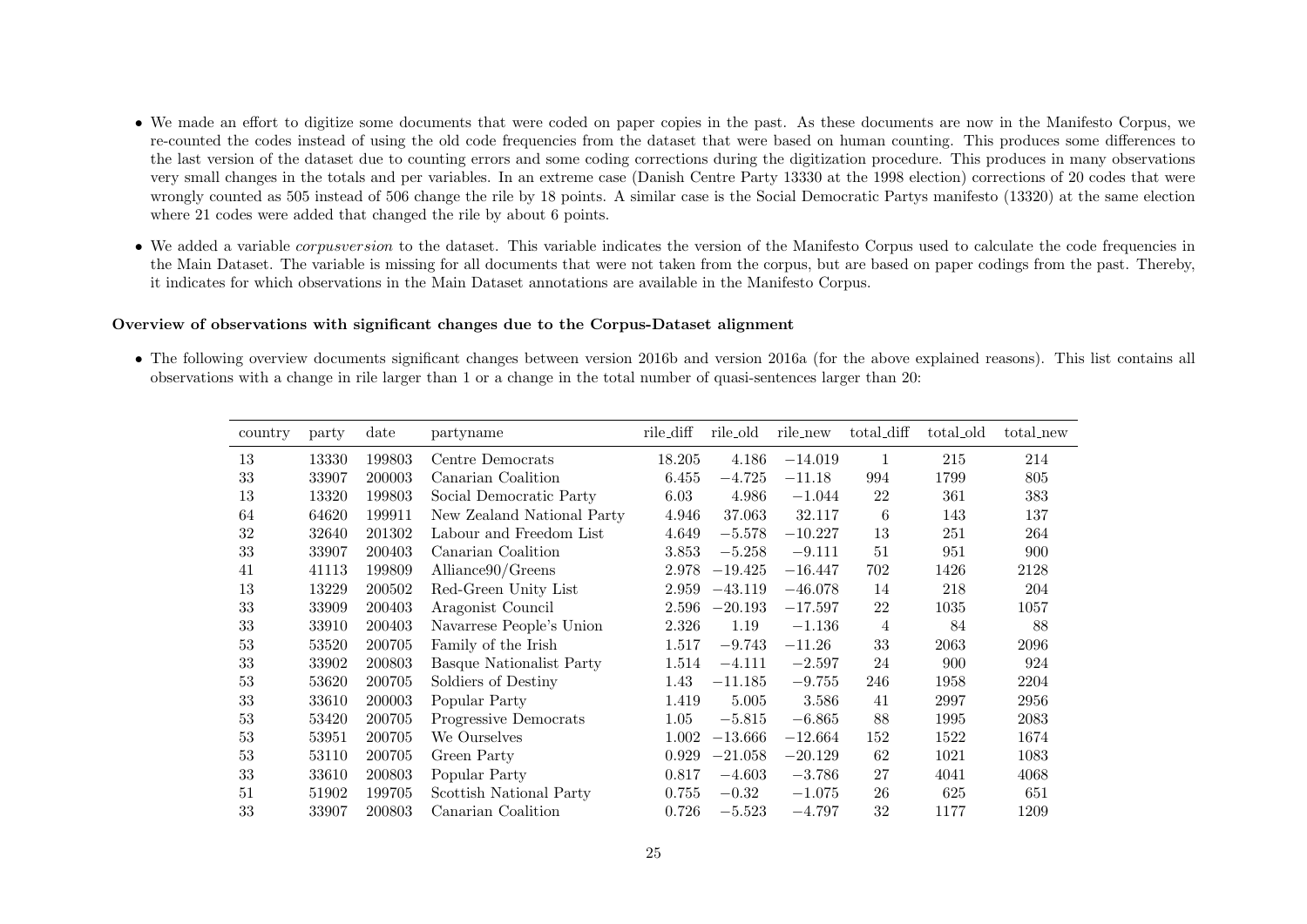| 33 | 33610 | 199603 | Popular Party             | 0.663 | 10.534          | 9.871     | 38 | 2753 | 2715 |
|----|-------|--------|---------------------------|-------|-----------------|-----------|----|------|------|
| 33 | 33906 | 200403 | Andalusian Party          | 0.616 | $-12.679$       | $-12.063$ | 80 | 2863 | 2943 |
| 33 | 33905 | 200803 | Catalan Republican Left   | 0.491 | $-10.278$       | $-10.769$ | 85 | 1800 | 1885 |
| 33 | 33220 | 200803 | United Left               | 0.409 | $-16.812$       | $-16.403$ | 21 | 2064 | 2085 |
| 61 | 61620 | 200411 | Republican Party          | 0.34  | 25.563          | 25.903    | 23 | 1776 | 1799 |
| 51 | 51421 | 199705 | Liberal Democrats         | 0.278 | $-5.86$         | $-5.582$  | 40 | 802  | 842  |
| 33 | 33220 | 200003 | United Left               | 0.251 | $-27.461$       | $-27.21$  | 23 | 6471 | 6494 |
| 53 | 53320 | 200705 | Labour Party              | 0.203 | $-18.678$       | $-18.881$ | 56 | 2179 | 2235 |
| 51 | 51902 | 200106 | Scottish National Party   | 0.159 | $-13.038$       | $-12.879$ | 21 | 813  | 792  |
| 33 | 33611 | 200003 | Convergence and Union     | 0.082 | $-0.362$        | $-0.444$  | 57 | 2759 | 2702 |
| 33 | 33908 | 200803 | Galician Nationalist Bloc |       | $0.023 -11.878$ | $-11.901$ | 31 | 1347 | 1378 |

#### Smaller corrections:

- Corrected the coderid for Montenegro 2002 elections
- Corrected the party id of an Israeli manifesto at the 1965 elections from  $72323 \rightarrow 72320$
- Corrected the party id of a Slovenian manifesto at the 2001 election from  $97620 \rightarrow 97521$
- Corrected the party id of a Mexican manifesto at the 1997 election from  $171201 \rightarrow 171101$
- Corrected absseat for Social Democratic (35313) and the Social Democratic Center Party (35520) at the Portuguese elections in 1980 (they were switched)
- Corrected pervote for the Croatian HDZ in all elections.
- Corrected the party family coding for the Democratic Party of Socialists of Montenegro (91220) at the 1998 elections to be the same as in all other elections.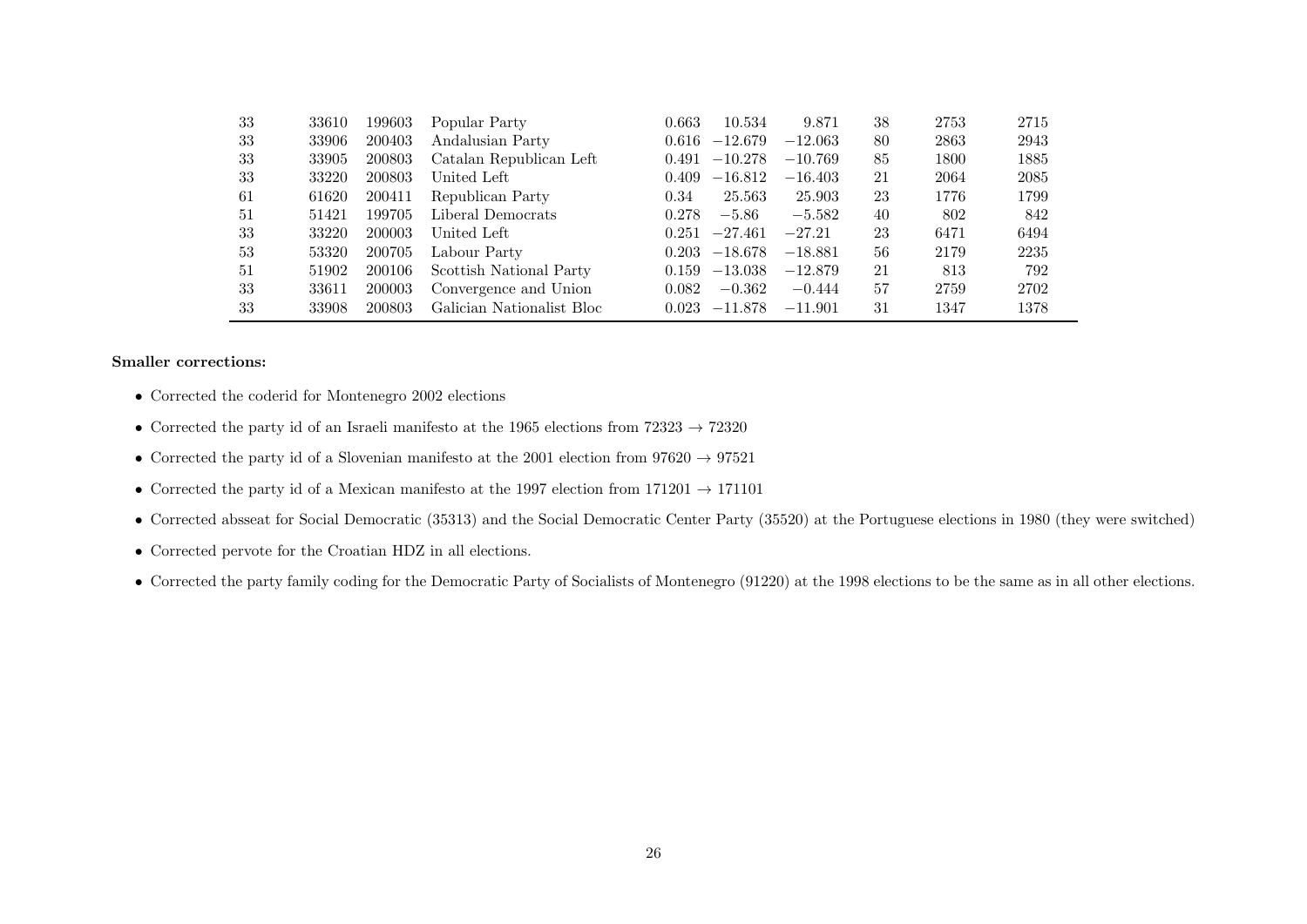## MARPOR Full Dataset 2016a: May 2016 Version

Elections added:

- Bosnia & Herzegovina 2010/2014
- Estonia 2015
- Greece January/September 2015
- Japan 2003/2005/2009/2012
- Latvia 2006/2010
- $\bullet~$  Moldova $2014$
- Montenegro 2001/2002/2006/2009/2012
- Turkey June/November 2015
- UK 2015

Raw data (digitalized and annotated electoral programs) for most of these observations can be accessed via the Manifesto Corpus (see [https://manifesto-project.](https://manifesto-project.wzb.eu/information/documents/corpus) [wzb.eu/information/documents/corpus](https://manifesto-project.wzb.eu/information/documents/corpus)). These entries are based on version 2016-3 of the Manifesto Corpus.

#### Individual manifestos added:

We added 12 electoral programs of (mostly) smaller Dutch parties, and one UK party:

- Communist Party of the Netherlands (22210:1946),
- Reformed Political Party(22952:1946,1994,1998,2002),
- Reformed Political League (22527:1994),
- Reformatory Political Federation (22528:1994,1998),
- Centre Democrats  $(22711:1994)$ ,
- General Elderly Alliance (22954:1994),
- Union  $55 + (22955:1994)$ ,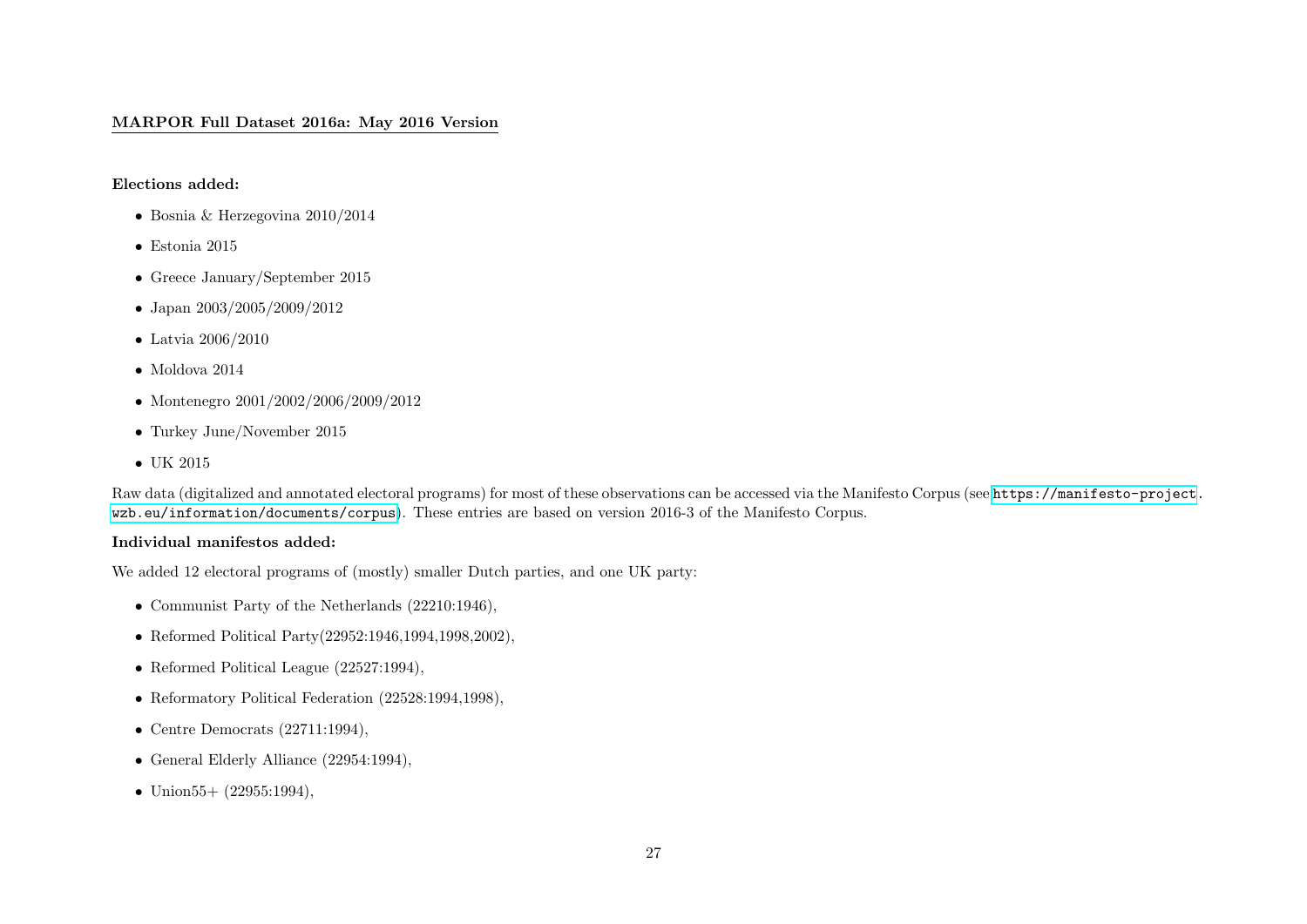• Scottish National Party (51902:1997).

# New variables:

- A new variable datasetversion, constant for all observations, indicates the version of the dataset. It helps keep track of the dataset version even if, for example, the filename is changed.
- We decided to split the information contained in the partyname variable (party abbreviation + partyname) into two variables in order to facilitate labeling graphs with party abbreviations. Now partyname only represents the name of the party, in English. The new variable partyabbrev represents the abbreviation of the party name.
- We added a new variable indicating a coders reliability based on his/her coding of the entry test. This measure compares the sequence of codes from a coders entry test to the sequence of codes from the master copy of the entry test. The new variable testeditsim indicates the relative Levensthein distance between the two sequences of codes, and subtracts it from 1 (a value of 0 indicates no matching codes, 1 indicates all codes match).

# Corrections and changes:

- 28 observations (elections from Hungary, Cyprus and Greece) coded with version 5 of the coding instructions incorrectly left out one new sub-category  $(606 \text{--} 1):$  civic mindedness: general +) in the calculation of the rile variable. We corrected this. For these 28 observations this led to an average error of 2.2 in the rile. In four cases the rile error was more than 5, with a maximum error of 22.
- We completed the standardization the calculation of the coding reliability by slightly changing the coding of the entry test master copy of manual 4 and 5, and recalculated the reliability scores (Krippendorff's Alpha, variable testresult) of the coders that were trained with manual 4 or 5. This affects 456 cases. The change in Krippendorfs alpha for these cases ranges from  $-0.13$  to  $+0.23$  with a median of 0.003. We also added a new variable to measure the coding reliability called testeditsim, see above.
- We substituted the document that was coded for the New Zealand Nationals Party from the 2011 election. The former coding was based on a speech, the new coding is based on the partys manifesto. All per variables, progtype and the indicators have changed.

#### Smaller changes:

- The Serbian Democratic party appeared twice in the dataset with different codes (79955 and 79952). We changed 79952 to 79955.
- The Democratic Party of Socialists of Montenegro (91220 and 91322) appeared twice in the dataset. We changed 91322 to 91220.
- The manual variable (indicating the version of the coding instructions used to code the program) was corrected and changed from 3 to 4 for the Lithuanian elections in 2008.
- We deleted the entry for the joint list bloc (81899) from the 2000 Croatian elections as it resulted in showing a higher number of seats than the size of the parliament. The observation for the electoral alliance first appeared with MPP2, and was an estimate based on codings from prior elections. It should have been but was not removed when the individual parties of the electoral alliance were coded and added to the dataset.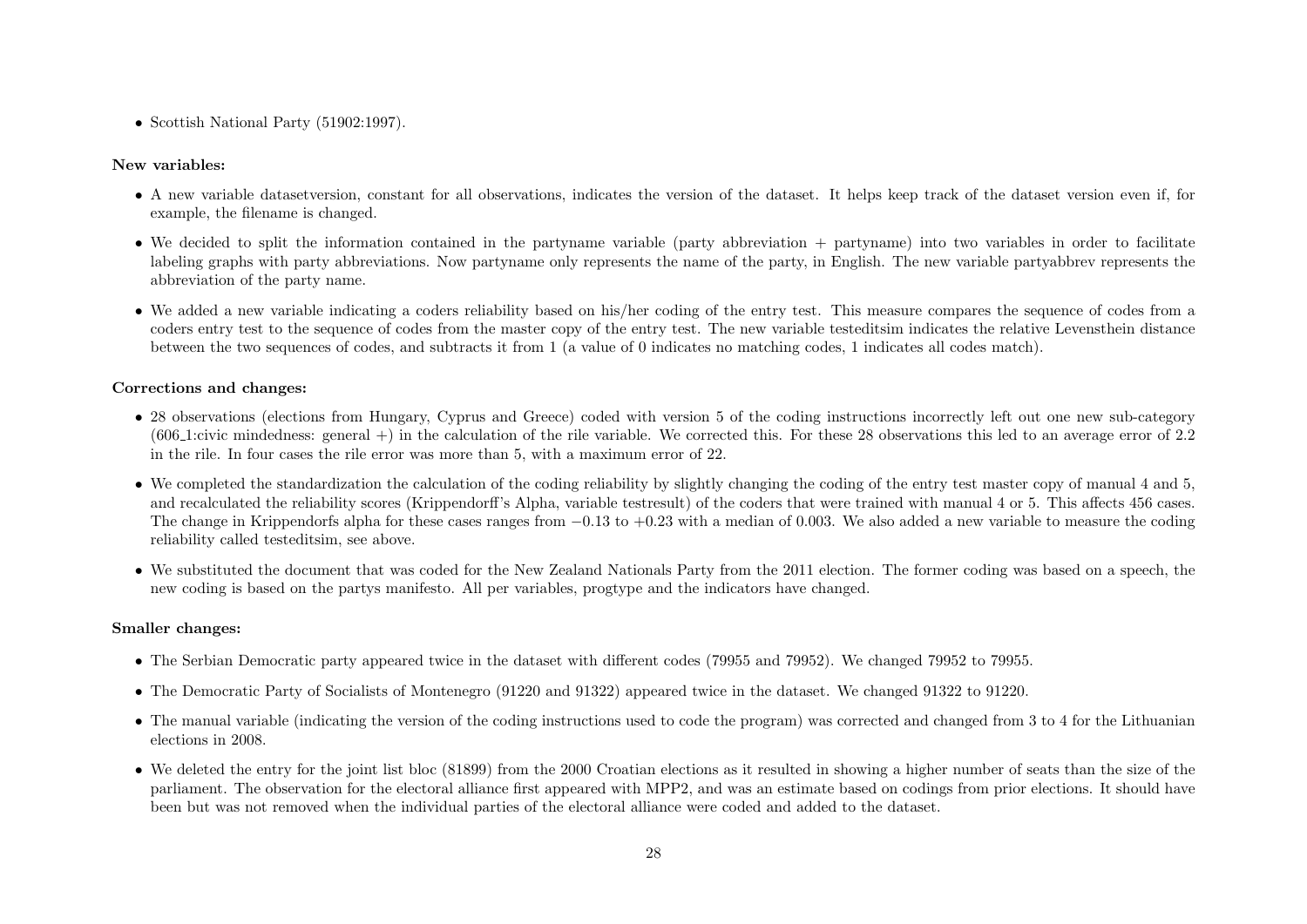- We also deleted a single estimate for the Montenegrin 2002 election and replaced it with the coded 2002 manifesto.
- We set the pervote of the Fidesz-MPP-MDF alliance to 0, because the two parties are individually in the dataset with their respective voteshare.
- Changed parfam from 60 (conservative) to 20 (socialist) for the Progressive Party (61622), a minor US party from the 1948 election.
- We recoded some entries of parfam from 0 to 98 and other more meaningful codes to avoid the 0 parfam code. This only concerns electoral alliances.
- Changed the name of country 51 from Great Britain to United Kingdom.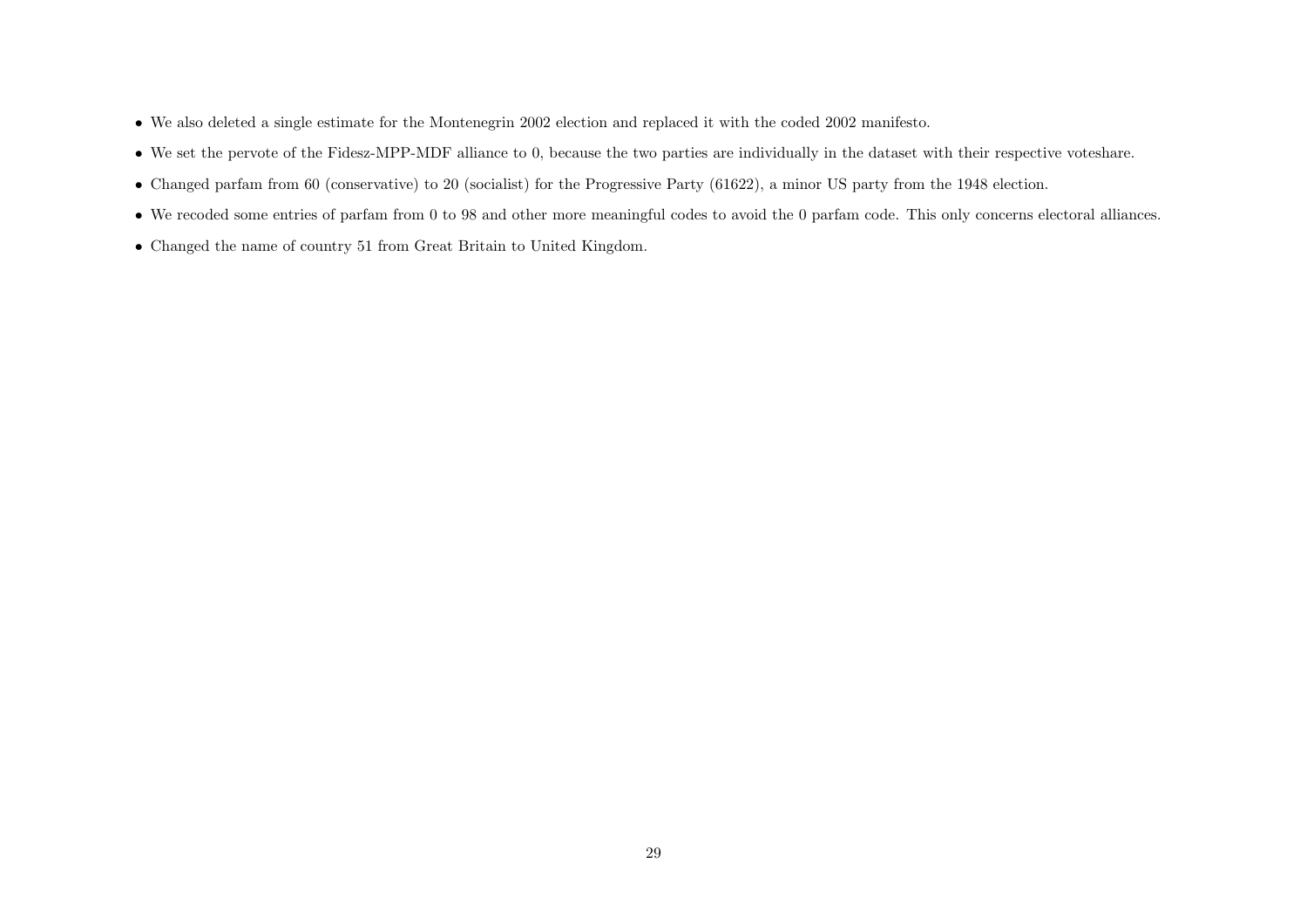#### MARPOR Full Dataset 2015a: May 2015 Version

#### New elections:

Armenia 2012, Cyprus 2006/2011, Greece 2007/2009/2012 May election/2012 June election, Hungary 2014, Macedonia 2014, Netherlands 2012

We replaced data for one observation:

• Protestant Peoples Party of Switzerland EVP (43530) in 2003: the manifesto was lacking the last page, it was replaced by the complete document

#### A note on the Greek data:

We advise to use the Greek data, in particular after the financial crisis, with caution for two reasons. First, collecting proper electoral programs is a challenge in Greece. In many cases, electoral programs in the classical sense do or did not exist. Many of the coded documents are the best equivalents that we could find, however some of them are very short and hardly cover a broad range of policy issues. Second, we advise to use other estimates than the rile for left-right positions. After the financial crisis a huge part of the political discourse in Greece was based on blaming the political elites for their failures. Such statements fall under the 305 category in the MARPOR scheme. Especially the Left parties (Syriza and KKE) blamed the former elites from PASOK and ND for the crisis. The rile score considers 305 as a right-wing category, moving these left parties to (extremely) right-wing positions. Considering 305 a right-wing category is definitely problematic in Greece and we advise to use other estimates than the rile to measure left-right positions in Greece.

#### Changes:

For the first time, we release data coded with the new version of the coding instructions/category scheme (version 5). This version contains new subcategories which are easily identifiable in the dataset as they contain an underscore (eg. per301.1). The first three digits indicate the main category to which they are related. The new coding instructions foresee that the new subcategories are used instead of the respective main categories. Currently, the new categories are aggregated into the former main categories according to the scheme below to ensure the over-time comparability of the dataset. So, scholars interested in long-time series can simply continue to use the existing main categories (per101-706, including eg. the rile) as they did in the past and ignore the new categories. Scholars interested in the new categories should be aware that the respective main categories of the new subcategories are aggregates of the new categories (i.e. if one uses the main categories together with the new subcategories the per-variables will likely add up to more than 100%). For more information on the new coding scheme, please visit our website.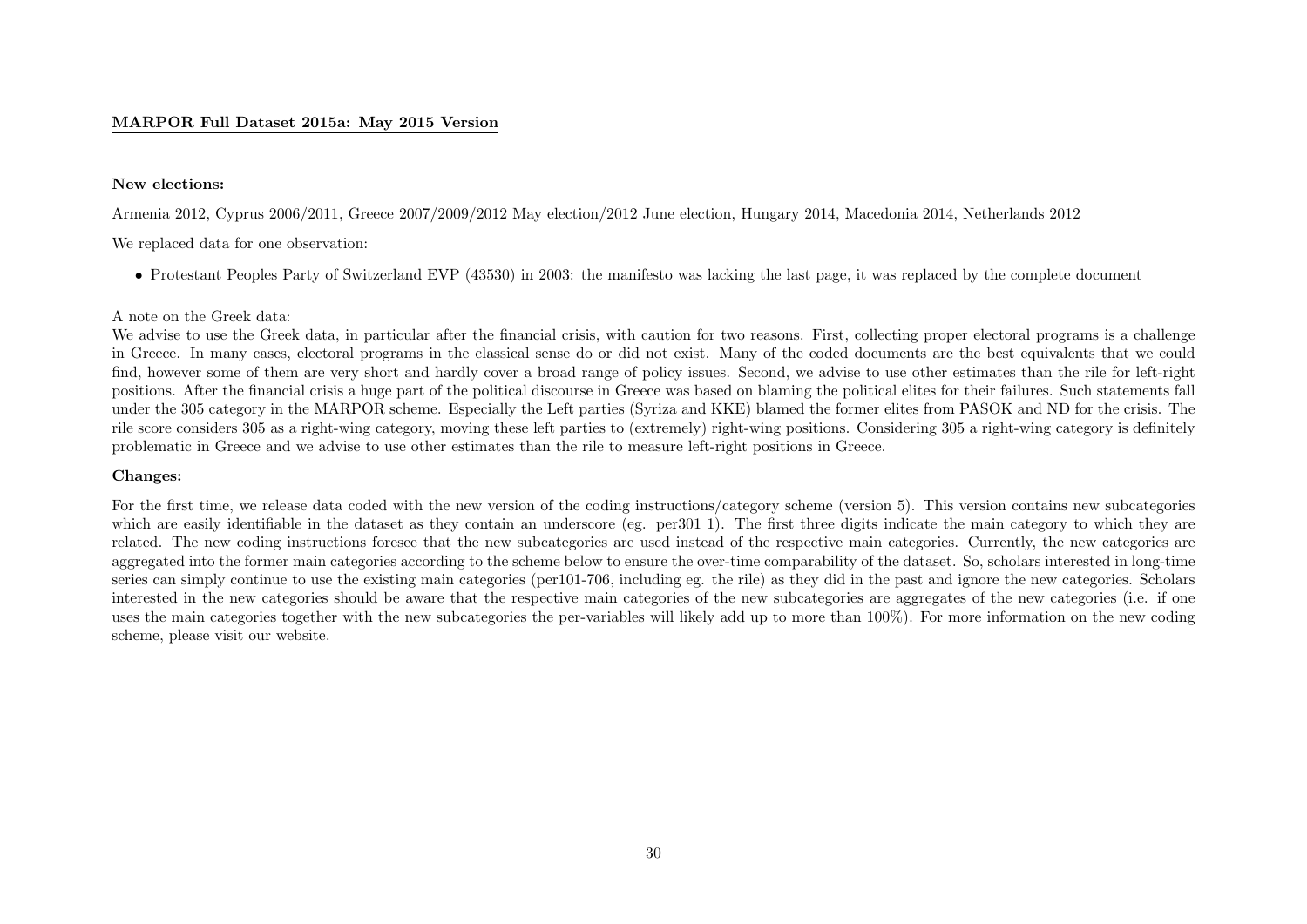| Coding Instructions Version 5 codes                                                                                                                                                                                                                                                                                                                                        | Replaced categories Coding Instructions Version 4 and before |
|----------------------------------------------------------------------------------------------------------------------------------------------------------------------------------------------------------------------------------------------------------------------------------------------------------------------------------------------------------------------------|--------------------------------------------------------------|
| per103 <sub>-1</sub> state centred anti-imperalism<br>per103 <sub>-2</sub> foreign financial influence -                                                                                                                                                                                                                                                                   | per103 anti-imperalism                                       |
| per201 <sub>-1</sub> freedom<br>per201 <sub>-2</sub> human rights                                                                                                                                                                                                                                                                                                          | $per201$ freedom & human rights                              |
| $per202.1$ democracy: general +<br>per202 <sub>-2</sub> democracy: general -*<br>$per202.3$ representative democracy +<br>$per202_4$ direct democracy +                                                                                                                                                                                                                    | per202 democracy                                             |
| per305 <sub>-1</sub> political authority: party competence<br>per305 <sub>-2</sub> political authority: personal competence<br>per305 <sub>-3</sub> political authority: strong government<br>per305 <sub>-4</sub> transition: pre-democratic elites +<br>per305 <sub>-5</sub> transition: pre-democratic elites -<br>per305 <sub>-6</sub> rehabilitation and compensation | per305 political authority                                   |
| $per416-1$ anti-growth economy +<br>$per416_2$ sustainability +                                                                                                                                                                                                                                                                                                            | $per416$ anti-growth economy +                               |
| $per601_1$ national way of life: general $+$<br>per601 <sub>-2</sub> national way of life: immigration -                                                                                                                                                                                                                                                                   | per601 national way of life $+$                              |
| per602 <sub>-1</sub> national way of life: general -<br>$per602.2$ national way of life: immigration +                                                                                                                                                                                                                                                                     | per602 national way of life -                                |
| $per605_1$ law and order +<br>per $605.2$ law and order -*                                                                                                                                                                                                                                                                                                                 | $per605$ law and order $+$                                   |
| $per606-1$ civic mindedness: general $+$<br>per606 <sub>-2</sub> bottom-up activism                                                                                                                                                                                                                                                                                        | $per606$ civic mindedness $+$                                |
| $per607_1$ multiculturalism: general $+$<br>per607 <sub>-2</sub> multiculturalism: immigrants diversity<br>$per607_3$ multiculturalism: indigenous rights +                                                                                                                                                                                                                | $per607$ multiculturalism +                                  |
| per608 <sub>-1</sub> multiculturalism: general -<br>per608 <sub>-2</sub> mulitculturalism: immigrants assimilation<br>per608 <sub>-3</sub> multiculturalism: indigenous rights -                                                                                                                                                                                           | per608 multiculturalism -                                    |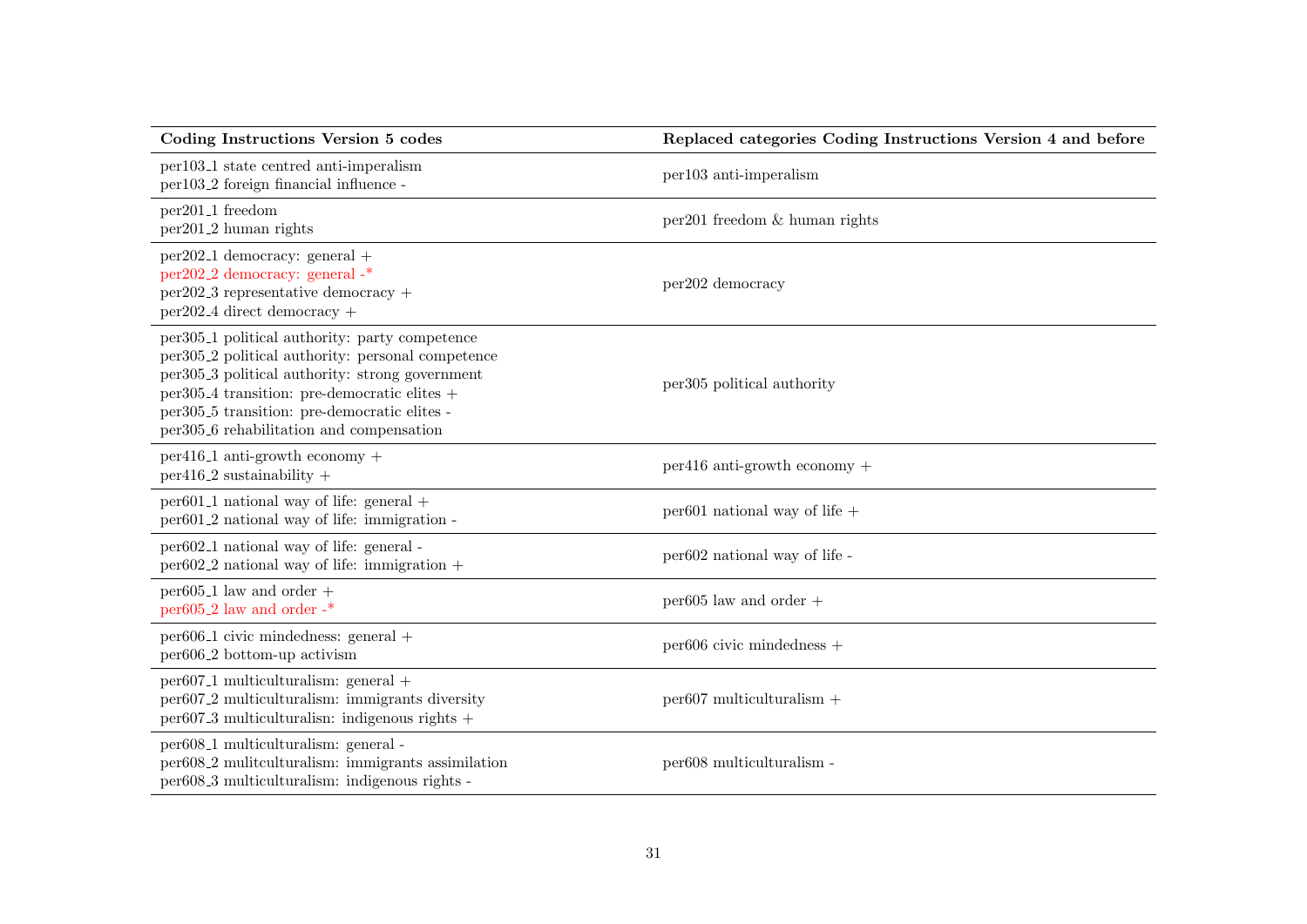To make data coded with version 5 comparable with data coded with former versions, the summed shares of the new subcategories can be aggregated to the share of the main category.

\*The only exceptions are the categories 202 2, 605 2 and 703 2 which have to be added to the uncoded sentences, as such issues were not covered in the handbook 4 category scheme and these sentences were thus previously coded as 000.

#### MARPOR Full Dataset 2014b: December 2014 Version

| new data | whole election                                                       | Luxembourg 2013, Australia 2013, Armenia 2007, Georgia 1990, South Africa 2014, Mexico 2009/2012, Serbia<br>2014, Czech Republic 2013.                                                              |                                                                                                                                                                                                                                                                                                                                                                                                                                          |  |  |
|----------|----------------------------------------------------------------------|-----------------------------------------------------------------------------------------------------------------------------------------------------------------------------------------------------|------------------------------------------------------------------------------------------------------------------------------------------------------------------------------------------------------------------------------------------------------------------------------------------------------------------------------------------------------------------------------------------------------------------------------------------|--|--|
|          | whole election -<br>replacing exist-<br>ing data                     | Germany 1998 / 2002                                                                                                                                                                                 | All codings replaced by more recent recodings. The former coding of the Green<br>party in 1998 was based on a bad proxy document (see Chapter on Coder<br>Training: Key to Enhancing Coding Reliability and Estimate Validity for more<br>details on the recoding). Therefore we replaced it. As we prefer (if possible) to<br>provide data from the one coder for all parties from one election, we replaced<br>the other data as well. |  |  |
|          | single parties -<br>additions and<br>updating<br>-of<br>missing data | Italy 2013<br>Turkey 2007<br>Macedonia                                                                                                                                                              | Added manifesto of the South Tyrolean Peoples Party (32904)<br>Added manifesto for Democratic Society Party (74326)<br>Added manifesto for Democratic Union for Integration (89940:2011), Socialist<br>Party of Macedonia (89320:2008), Democratic Party of Turks (89920:2006)                                                                                                                                                           |  |  |
| changes  | general changes                                                      | per301                                                                                                                                                                                              | The label of per301 was changed from federalism to decentralization to reflect<br>more accurately the content of the category.                                                                                                                                                                                                                                                                                                           |  |  |
|          | election level                                                       | The edate variable for all elections from the update 2014a were wrong (by one day) and are corrected with this<br>update. These concerns the following elections:<br>Canada 2011<br>edate corrected |                                                                                                                                                                                                                                                                                                                                                                                                                                          |  |  |
|          |                                                                      | France 2012<br>New Zealand 2011<br>Slovakia 1998                                                                                                                                                    | edate corrected<br>edate corrected<br>edate corrected                                                                                                                                                                                                                                                                                                                                                                                    |  |  |
|          |                                                                      | Switzerland 2011                                                                                                                                                                                    | edate corrected                                                                                                                                                                                                                                                                                                                                                                                                                          |  |  |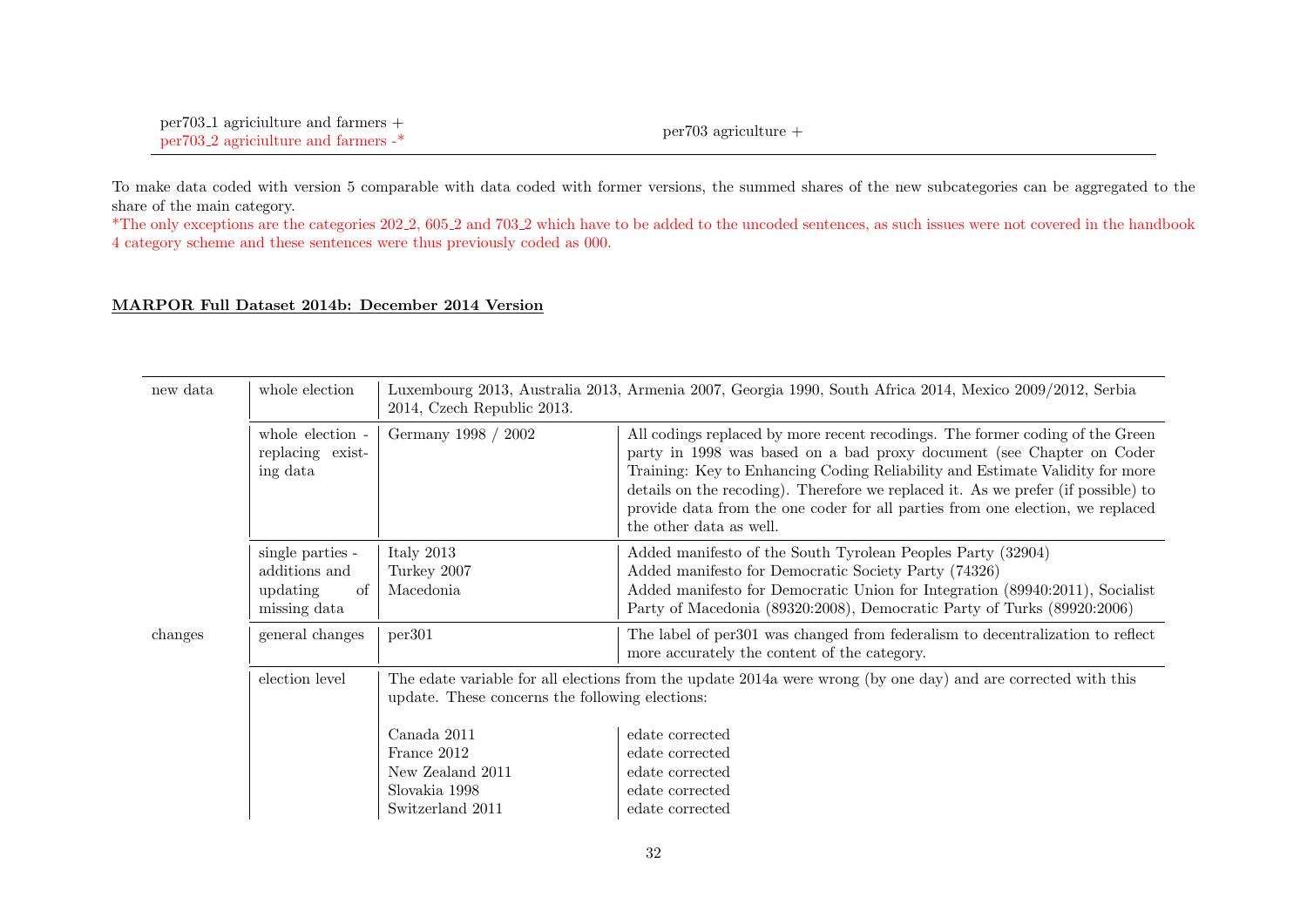|             | Portugal 1979<br>Iceland 2013<br>Bulgaria 2013<br>Macedonia 2002,<br>2006,<br>2008,<br>2011<br>Romania 2012 | edate corrected<br>edate corrected<br>edate corrected<br>edate corrected<br>edate corrected                                                                                                                                                   |
|-------------|-------------------------------------------------------------------------------------------------------------|-----------------------------------------------------------------------------------------------------------------------------------------------------------------------------------------------------------------------------------------------|
|             | Mexico 2006<br>South Africa 1994, 1999, 2004,<br>2009<br>Lithuania 2008                                     | edate corrected<br>edate corrected<br>Totseats was corrected from 70 to 141.                                                                                                                                                                  |
|             | Turkey 2011<br>Macedonia 2006, 2008 and 2011                                                                | corrected eumember-variable from $0$ (no member) to $20$ (applicant)<br>eumember was corrected to 20 (eu applicant)                                                                                                                           |
| party level | Lithuania 2008                                                                                              | Absseat incorrectly indicated only the seats from the proportional tier. We<br>corrected absent to cover seats from the proportional and the majoritarian<br>tier.                                                                            |
|             | Luxembourg $2004 / 2009$                                                                                    | Codes 101 and 102 should not be used in Luxembourg, quasi-sentences with<br>these codes were recoded which causes small changes in some per-categories.<br>Partyid for the Green Party in 2004 and 2009 was corrected from 23114 to<br>23113. |

# MARPOR Full Dataset 2014a: August 2014 Version

| new data | whole election  | Bulgaria 2013; Canada 2011; France 2012; Iceland 2013; Macedonia 2002/2006/2008/2011; Mexico 2006; New<br>Zealand 2011; Romania 2012; South Africa 1994/1999/2004/2009; Switzerland 2011.                                                                                                                                                                                       |
|----------|-----------------|---------------------------------------------------------------------------------------------------------------------------------------------------------------------------------------------------------------------------------------------------------------------------------------------------------------------------------------------------------------------------------|
| changes  | general changes | The coding of missings was changed: Missing Information / Not Applicable is now coded as . for continuous<br>variables (testresult, coderyear, pervote, presvote, absseat, totseats, perXXX, peruncod, total, rile, planeco,<br>markeco, welfare, intpeace).<br>Missing data in categorical variables (parfam, coderid, manual, progtype) was not changed. It is still coded as |
|          |                 | 998 (not applicable) and 999/99 (missing information).                                                                                                                                                                                                                                                                                                                          |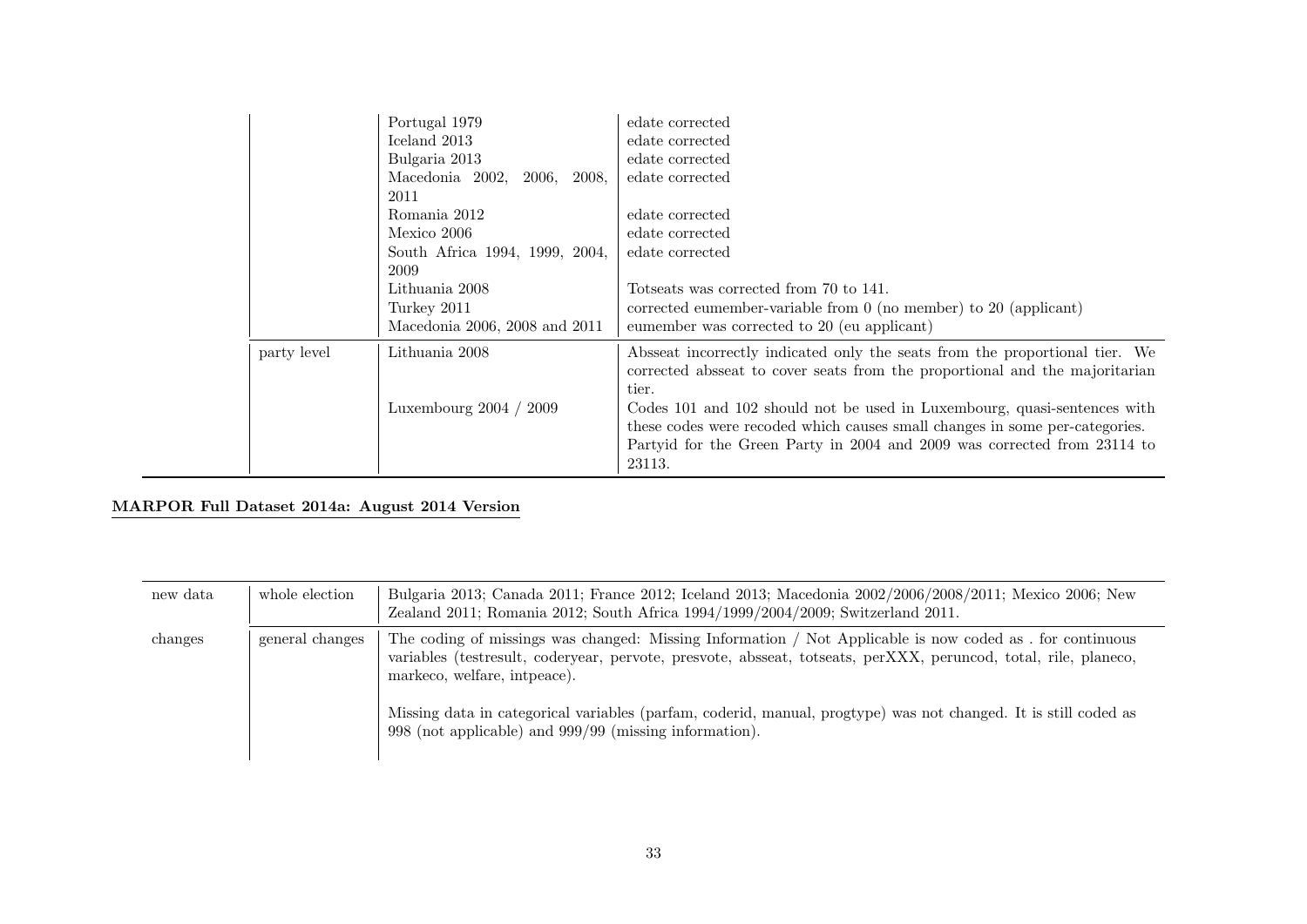|             |                | The following observations were accidentally deleted with the 2013b version due to a programming error:<br>New Clean Government Party (71530) 2003; New Clean Government Party (71530) 2005; New Conservative<br>Party (71626) 2003; Peace and Democracy Party (74325) 2011; ZL Joint List Bloc (81899) 2000; United Oppo-<br>sition (National Council/Rights) (84041)2008; Bidzina Ivanishvili Georgian Dream (84042) 2012; Republican<br>Party of Georgia (84440) 2008; Christian-Democratic Movement (84530) 2008; SzDSz Alliance of Free Democrats<br>(86422) 2002; FiDeSz-MPP/MDF Alliance (86429) 2002; Labour Party and Youth (88042) 2008; Liberal Move-<br>ment (88450) 2008; Order and Justice (88460) 2008; Homeland Union (88621) 2008; National Resurrection<br>Party (88630) 2008; Palikot's Movement (92440) 2011.<br>All observations were reincorporated in this dataset version.<br>We changed the country abbreviations in the label of the party variable to international iso standard abbrevi-<br>ations. |                                                                                                                                                                                                                                                                                                                                                                                                                                                                                                                                                                                                                                                                                                                                                                                                                                                                                                                                                                      |  |  |  |
|-------------|----------------|---------------------------------------------------------------------------------------------------------------------------------------------------------------------------------------------------------------------------------------------------------------------------------------------------------------------------------------------------------------------------------------------------------------------------------------------------------------------------------------------------------------------------------------------------------------------------------------------------------------------------------------------------------------------------------------------------------------------------------------------------------------------------------------------------------------------------------------------------------------------------------------------------------------------------------------------------------------------------------------------------------------------------------|----------------------------------------------------------------------------------------------------------------------------------------------------------------------------------------------------------------------------------------------------------------------------------------------------------------------------------------------------------------------------------------------------------------------------------------------------------------------------------------------------------------------------------------------------------------------------------------------------------------------------------------------------------------------------------------------------------------------------------------------------------------------------------------------------------------------------------------------------------------------------------------------------------------------------------------------------------------------|--|--|--|
| corrections | election level | Georgia 2003/2004<br>Slovakia<br>Bulgaria<br>1994,<br>1998, Latvia 2002,<br>Germany<br>1976/1980<br>Greece 2004                                                                                                                                                                                                                                                                                                                                                                                                                                                                                                                                                                                                                                                                                                                                                                                                                                                                                                                 | The documents in the dataset coded as Georgia 2004 were mainly written for<br>the election in 2003. We changed the election date, pervote, seats, etc. for<br>most of these manifestos to the 2003 values. Moreover, we discovered some<br>of the real 2004 manifestos and coded these documents as well (see above).<br>But be aware that the 2003 election was annulated. In contrast to our general<br>guideline to focus on (rather) democratic elections, we still provide data for this<br>election for the simple reason that the data is already coded and it might be<br>despite the undemocratic character of the elections be useful for researchers<br>interested in Georgian politics.<br>edate was corrected.<br>The incorrect usage of subcategory 6014 (Cyprus-issue) in three manifestos<br>$(34313, 34511, 34210)$ was corrected. Note: per $6014$ should only be used<br>in Cyprus. Sentences in this category were recoded to per101 and per102. |  |  |  |
|             | party level    | Front National 31720 (France<br>2002)<br><b>DSP</b><br>Democratic Left Party<br>74324 & ANAP<br>Motherland<br>Party 74623 (Turkey 2002)                                                                                                                                                                                                                                                                                                                                                                                                                                                                                                                                                                                                                                                                                                                                                                                                                                                                                         | pervote was corrected.<br>We decided to drop both observations because both parties gained no seats at<br>this election and both observations were only duplicates (progtype $=$ 3) of the<br>codings from 1999.                                                                                                                                                                                                                                                                                                                                                                                                                                                                                                                                                                                                                                                                                                                                                     |  |  |  |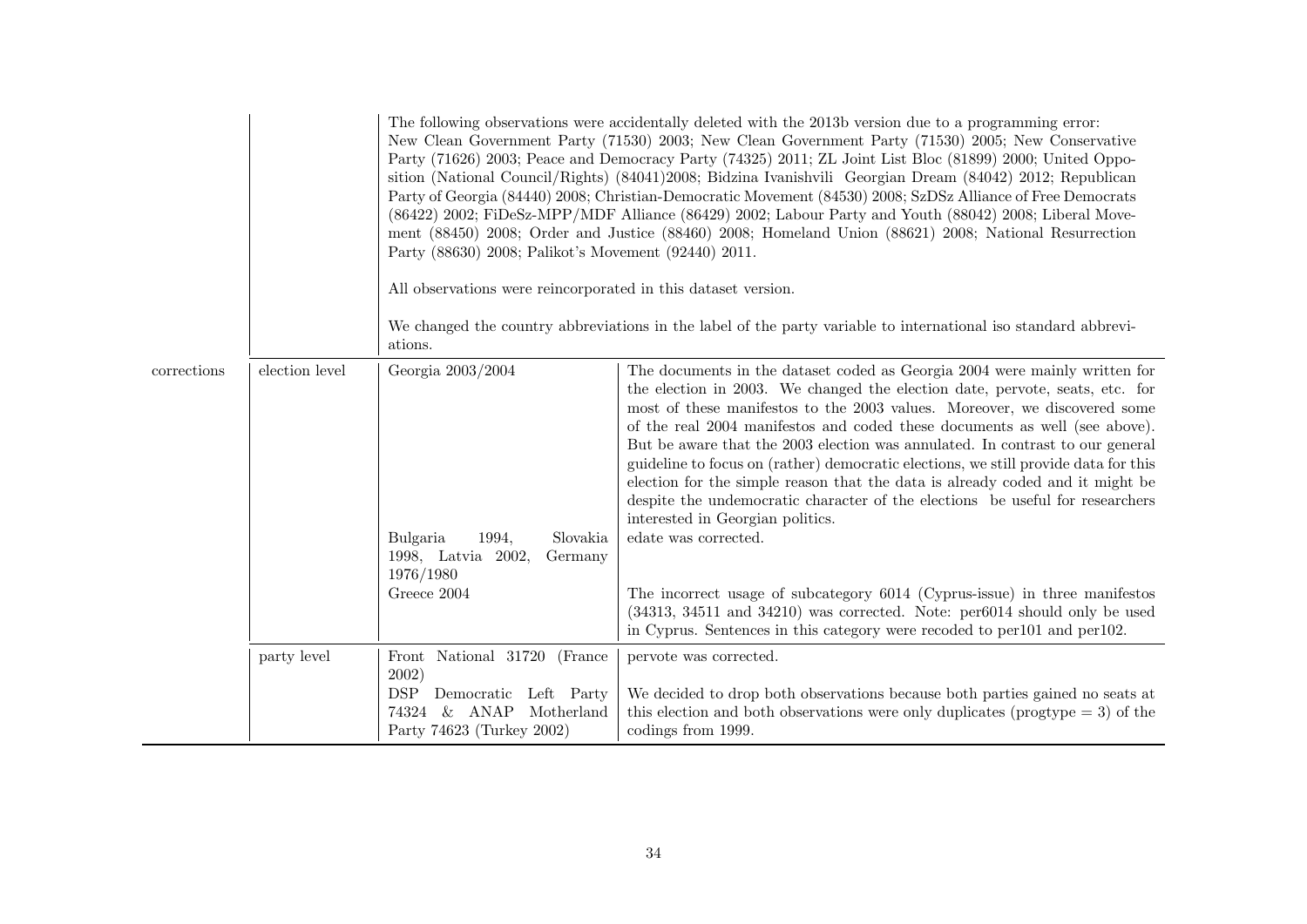# MARPOR Full Dataset 2013b: December 2013 Version

| new data    | whole election<br>Australia 2010; Germany 2013; Greece 2004; Italy 2013; Lithuania 2012; Norway 2005; South Korea 2012;<br>Switzerland 2007. |                                                           |                                                                                                                                                                                                     |  |  |
|-------------|----------------------------------------------------------------------------------------------------------------------------------------------|-----------------------------------------------------------|-----------------------------------------------------------------------------------------------------------------------------------------------------------------------------------------------------|--|--|
|             | whole election -<br>replacing<br>estimates                                                                                                   | Mexico 2003.                                              |                                                                                                                                                                                                     |  |  |
|             | single parties                                                                                                                               | Hungary 2002                                              | SZDSZ Alliance of Free Democrats (86422). (The old data was based on a<br>partially coded document. The new data is based on the coding of the whole<br>document.)                                  |  |  |
| changes     | general changes                                                                                                                              | party<br>partyname                                        | spelling and correct wording of all labels checked and revised if appropriate.<br>spelling and correct wording of all English party names checked and revised if<br>appropriate.                    |  |  |
|             |                                                                                                                                              | parfam                                                    | made constant over time for all parties. Parfam was coded inconsistently in a<br>few cases mostly due to change from CMP to MARPOR and did not reflect<br>real changes in party family affiliation. |  |  |
|             |                                                                                                                                              | coderyear                                                 | set to 998 if the data is an estimate (progtype $=$ 3) or if we are missing the<br>data completely (progtype $= 99$ ).                                                                              |  |  |
|             |                                                                                                                                              | manual                                                    | set to 998 if the data is an estimate (progtype $= 3$ ) or if we are missing the<br>data completely (progtype $= 99$ ).                                                                             |  |  |
|             |                                                                                                                                              | testresult                                                | set to 998 if the data is an estimate (progtype $=$ 3) or if we are missing the<br>data completely (progtype $= 99$ ).                                                                              |  |  |
| corrections | coder level                                                                                                                                  | manual                                                    | corrected for a number of coders.                                                                                                                                                                   |  |  |
|             | election level                                                                                                                               | <b>UK 1992</b>                                            | totseats corrected.                                                                                                                                                                                 |  |  |
|             |                                                                                                                                              | Croatia 2000                                              | totseats, pervote and absseat corrected/recalculated and voteest changed to 1<br>where appropriate.                                                                                                 |  |  |
|             | party level                                                                                                                                  | Austrian Freedom Party 42420<br>(Austria)                 | parfam changed to national.                                                                                                                                                                         |  |  |
|             |                                                                                                                                              | VMRO-DPMNE 89710 (Mace-<br>donia)                         | parfam changed to Christian democratic.                                                                                                                                                             |  |  |
|             |                                                                                                                                              | Christian Social Peoples Party<br>23520 (Luxembourg 2004) | per1013 changed to zero, quasi-sentences in this category recoded to per101.                                                                                                                        |  |  |
|             |                                                                                                                                              | Republicans 61620 (USA 2012)                              | per7062 changed to zero, quasi-sentences recoded to per706.                                                                                                                                         |  |  |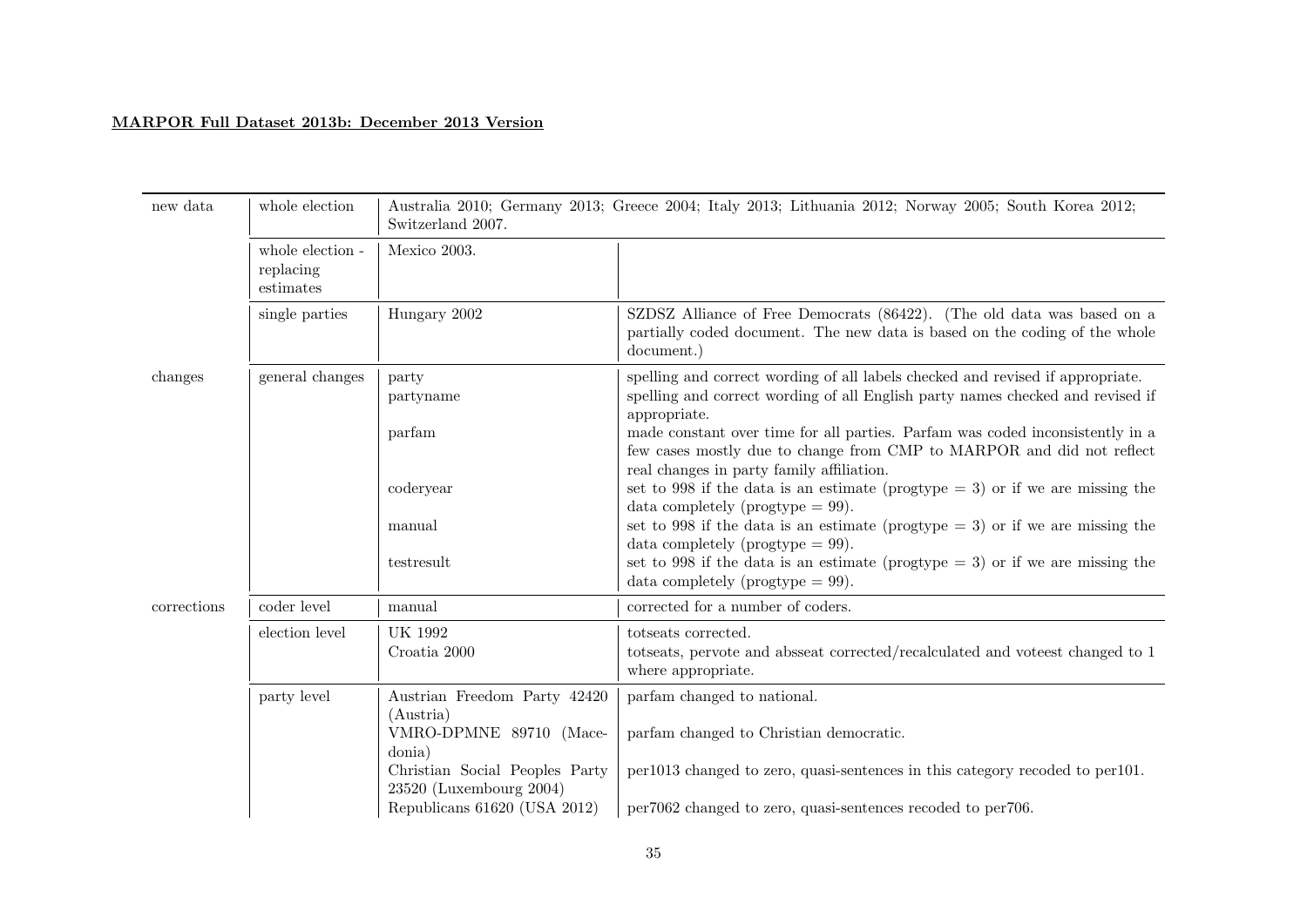| Christian              |       | Democratic   absseat corrected.                                               |
|------------------------|-------|-------------------------------------------------------------------------------|
| Union/Christian Social | Union |                                                                               |
| 41521 (Germany 2009)   |       |                                                                               |
| FIDESZ-MDF Alliance    | 86429 | Alliance dropped. The observation only reported the data from the FIDESZ      |
| (Hungary 2002)         |       | manifesto, which is already in the dataset as FIDESZ, pervote divided between |
|                        |       | FIDESZ and MDF according to the number of seats they won.                     |

# MARPOR Full Dataset 2013a: August 2013 Version

| new data    | whole election  | Belgium 2010: Flemish parties; Georgia 2008, 2012; Lithuania 2008; Poland 2011; Turkey 2011; United States<br>2012. |                                                                                                                                                                                                                                                                                                                                                                                                                                                                                                                                                                                                                                                                                                                                                    |  |  |  |
|-------------|-----------------|---------------------------------------------------------------------------------------------------------------------|----------------------------------------------------------------------------------------------------------------------------------------------------------------------------------------------------------------------------------------------------------------------------------------------------------------------------------------------------------------------------------------------------------------------------------------------------------------------------------------------------------------------------------------------------------------------------------------------------------------------------------------------------------------------------------------------------------------------------------------------------|--|--|--|
| changes     | general changes | eu<br>oecd                                                                                                          | Change of eu variable. The variable is now coded depending on the election. It<br>is no longer reporting if a country was EU member at some point of time but<br>if the country was member or applicant at the time of the specific election. See<br>the codebook for more information. To make this change obvious the name of<br>the variable changed to eumember.<br>Change of oecd variable. The variable is now coded depending on the election.<br>It is no longer reporting if a country was OECD member as some point of time<br>but if the country was member or applicant at the time of the specific election.<br>See the codebook for more information. To make this change obvious the name<br>of the variable changed to oecdmember. |  |  |  |
| corrections | coder level     | testresult<br>manual                                                                                                | corrected for a number of coders.<br>corrected for a number of coders.                                                                                                                                                                                                                                                                                                                                                                                                                                                                                                                                                                                                                                                                             |  |  |  |
|             | election level  | Belgium 2010<br>Hungary 1994-2010<br>Italy 2001<br>Lithuania 2004<br>Luxembourg 2009                                | month in edate corrected.<br>month in date corrected.<br>totseats corrected.<br>absseat corrected for a few parties.<br>totseats corrected.<br>totseats corrected.<br>absseat corrected for four parties.                                                                                                                                                                                                                                                                                                                                                                                                                                                                                                                                          |  |  |  |
|             | party level     | Lithuanian Peasant and Green<br>Union 88081 (Lithuania)<br>New Zealand first Party (New<br>Zealand)                 | party code changed to 88820.<br>label corrected.                                                                                                                                                                                                                                                                                                                                                                                                                                                                                                                                                                                                                                                                                                   |  |  |  |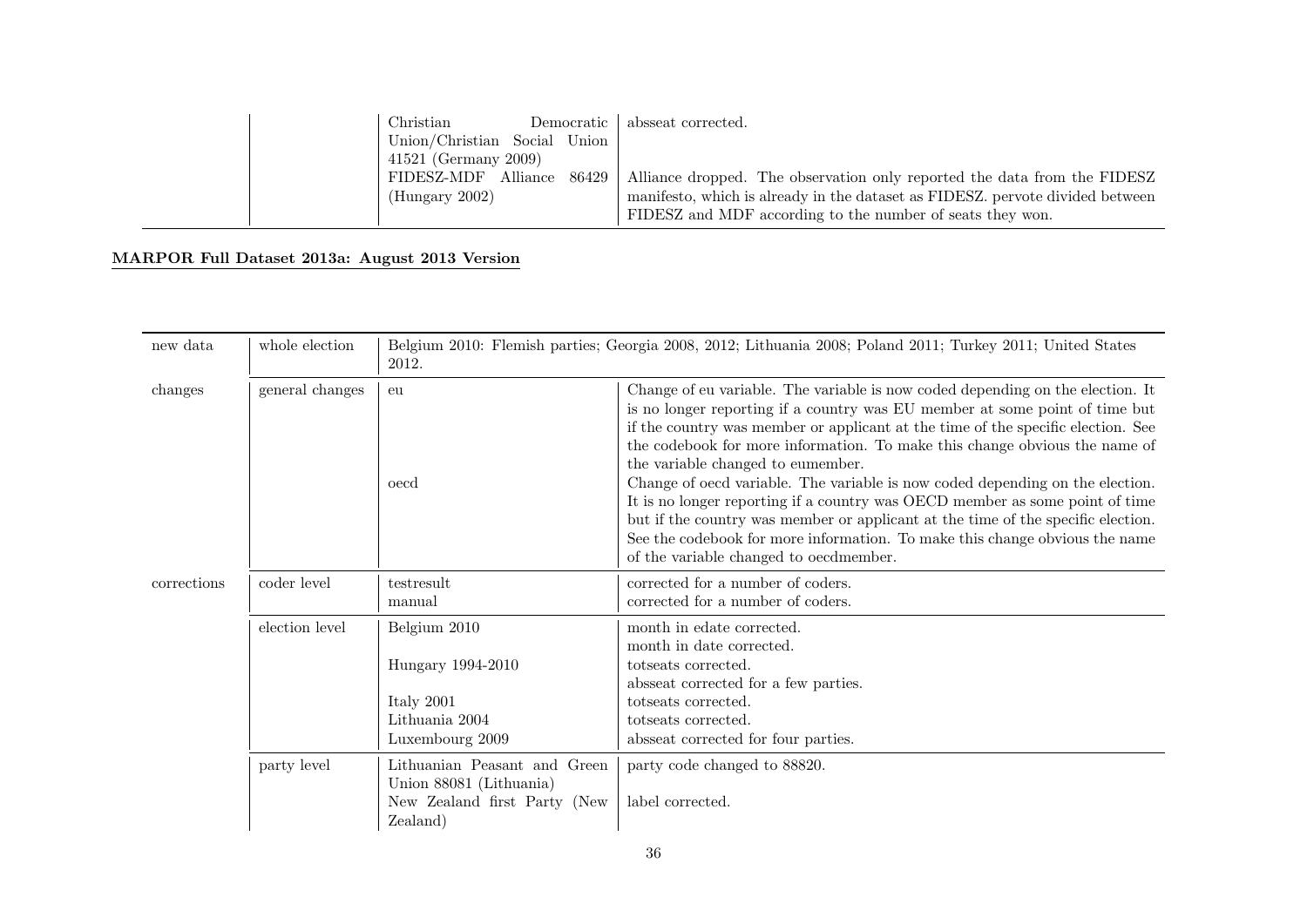| Maori Party (New Zealand)           | label corrected.                                                                 |
|-------------------------------------|----------------------------------------------------------------------------------|
| New Zealand Democratic Party        | label corrected.                                                                 |
| (New Zealand)                       |                                                                                  |
| Basque Nationalist Party 33902      | parfam changed to regional (90).                                                 |
| (Spain 2011)                        |                                                                                  |
| Catalan Republican Left 33905       | parfam changed to regional (90).                                                 |
| (Spain 2011)                        |                                                                                  |
| Canarian Coalition 33907 (Spain     | parfam changed to regional (90).                                                 |
| 2011)                               |                                                                                  |
| Galician Nationalist Bloc 33908     | parfam changed to regional (90).                                                 |
| (Spain 2011)                        |                                                                                  |
| Social Democratic Party 83320       | the party evolved out of an alliance that was already coded in 2003 under the    |
| (Estonia 2007 and 2011)             | code 83410. In 2007 the alliance formed a real party. In our dataset the code    |
|                                     | had then changed to 83320, which is the code of one of the founding members      |
|                                     | of the party. The code changed to the alliance code (83410).                     |
| Vojvodinian<br>Coalition<br>95951   | party code changed to 95091. 95951 was the code of another Vojvodinian party.    |
| (Serbia 1997)                       |                                                                                  |
| Peoples Democratic Party 89954      | appeared with two party codes in the dataset, in 1990 it appeared in the dataset |
| (Macedonia 1994 and 1998)           | with its Albanian name (89952) and in 1994 and 1998 the same party appeared      |
|                                     | with its Macedonian name but a new code (89954). The party is now only           |
|                                     | listed as 89952.                                                                 |
| United Democratic Forces 80418      | In 2001 the party appeared twice in the dataset, also with the same content      |
| (Bulgaria 2001)                     | analytical data. One of these cases was dropped (80418). Now the party           |
|                                     | appears only as 80411 in the dataset.                                            |
| Alliance<br>for<br>171305<br>Mexico | Before it appeared under the code of the Democratic Revolutionary Party          |
| (Mexico 2000)                       | $(171305)$ which was just one of the members of the alliance. Now the alliance   |
|                                     | has its own code $(171031)$ .                                                    |
| Union of Peasants and New           | absseat changed.                                                                 |
| Democracy Party 88820 (Lithua-      |                                                                                  |
| $nia\ 2004)$                        |                                                                                  |
| Bridge 96955 (Slovakia 2010)        | absseat changed.                                                                 |
| Unified Democratic Coalition        | absseat and pervote changed.                                                     |
| 35229 (Portugal 2002 and 2005)      |                                                                                  |
| Navarrese Peoples Union 33910       | absseat changed.                                                                 |
| (Spain 2004 and 2008)               |                                                                                  |
| Christian Democratic and Flem-      | absseat and pervote changed.                                                     |
| ish 21521 (Belgium 2007)            |                                                                                  |
|                                     |                                                                                  |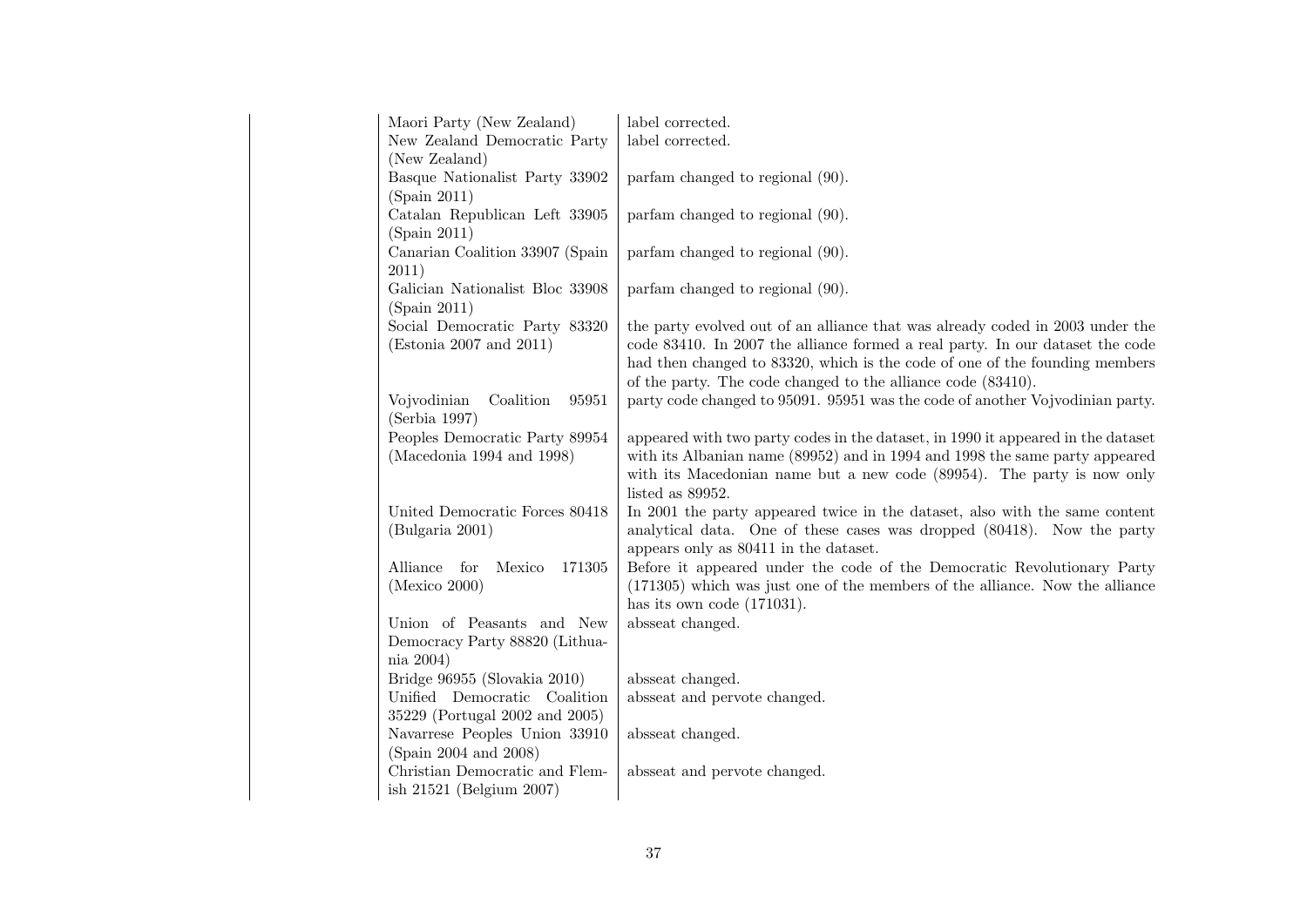|                |  | New Flemish Alliance 21916 absseat and pervote changed. |
|----------------|--|---------------------------------------------------------|
| (Belgium 2007) |  |                                                         |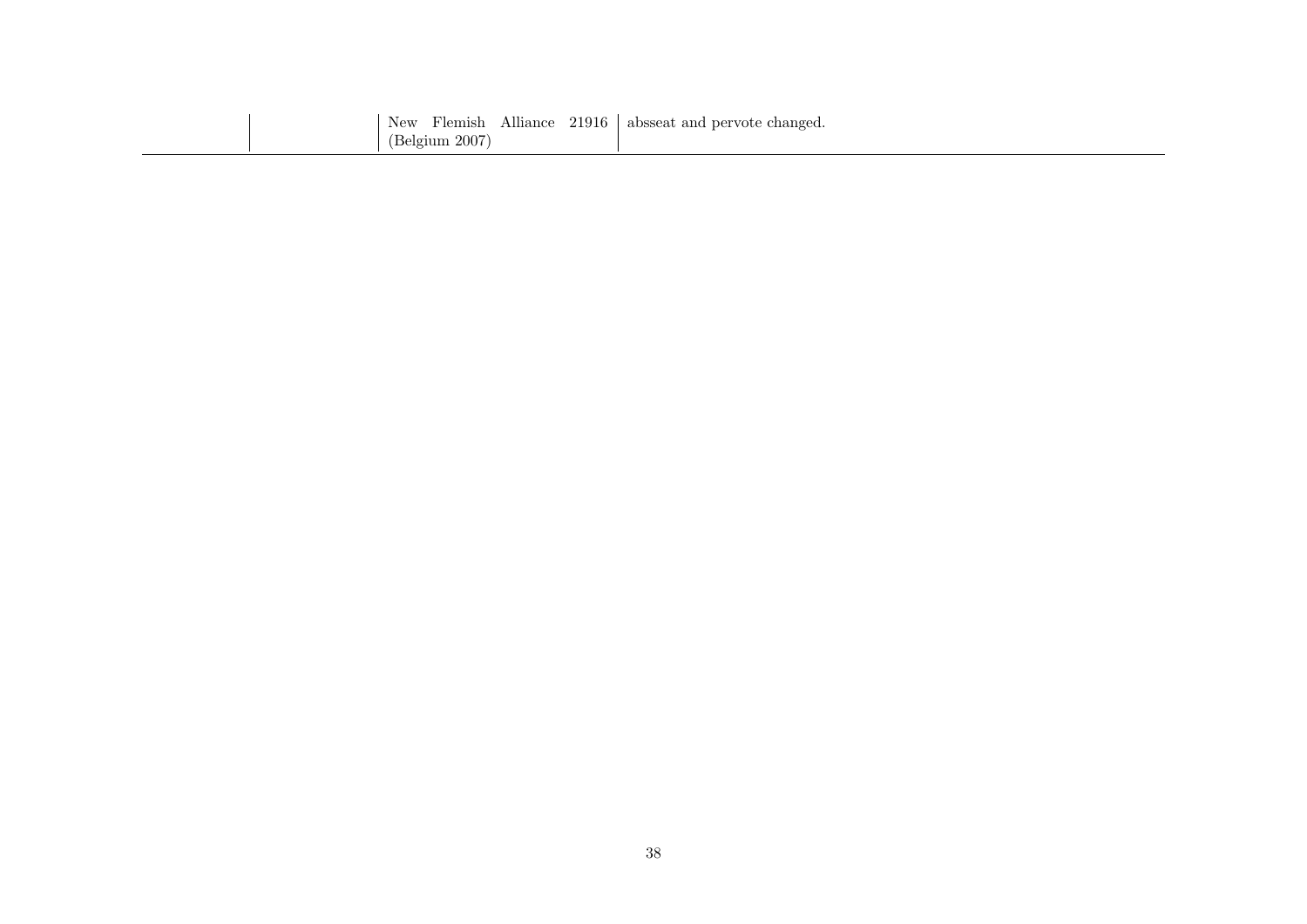# MARPOR Full Dataset 2012b: October 2012 Version

| new data    | whole election                                  | Belgium 2007: Flemish parties; Denmark 2011; Finland 2011; Ireland 2011; Japan 2005; Norway 2009; Portugal<br>2011; Serbia 2012; Slovakia 2012; Slovenia 2011; Spain 2011; Turkey 2007. |                                                                                                                                                                                                                                                                           |
|-------------|-------------------------------------------------|-----------------------------------------------------------------------------------------------------------------------------------------------------------------------------------------|---------------------------------------------------------------------------------------------------------------------------------------------------------------------------------------------------------------------------------------------------------------------------|
|             | whole election -<br>replacing<br>esti-<br>mates | Iceland 2009                                                                                                                                                                            | month in date corrected.                                                                                                                                                                                                                                                  |
|             | single parties                                  | Hungary 2006<br>Italy 2008<br>Lithuania 2004<br>Luxembourg 2009<br>Netherlands 2010                                                                                                     | Alliance of Free Democrats (86422)<br>Northern League (32720)<br>Union of Peasants and New Democracy Party (88081)<br>Di Lenk (23230)<br>D66 (22330) and Christian Union (22526)                                                                                          |
| changes     | general changes                                 | pervote<br>eu                                                                                                                                                                           | is changed to . if missing instead of 999 to avoid wrong total votes when adding<br>up.<br>changed eu applicant 2004 to eu applicant in general.                                                                                                                          |
| corrections | country level                                   | Croatia<br>Hungary<br>Iceland<br>Macedonia<br>Montenegro<br>Serbia                                                                                                                      | eu changed to eu applicant.<br>eu changed to eu member.<br>eu changed to eu applicant.<br>eu changed to eu applicant.<br>eu changed to eu applicant.<br>eu changed to eu applicant.                                                                                       |
|             | election level                                  | Finland 2007<br>France 2007<br>Hungary 1998 and 2010<br>Iceland 2009<br>Japan 2003<br>Lithuania 1996<br>Lithuania 2004<br>Macedonia 2002                                                | day in edate corrected.<br>month in date corrected.<br>totseats corrected.<br>month in date corrected.<br>month in date corrected.<br>totseats corrected.<br>absseat corrected for five parties.<br>dropped. It only reported one estimate on the basis of the 1998 data. |
|             | party level                                     | Socialist Party Different (Bel-<br>gium 2007)<br>Croatian Peoples Party 81430<br>(Croatia 2000, 2003 and 2007)                                                                          | parfam changed.<br>from 2000-2007 it was incorrectly reported under the code 81430, which belongs<br>to another party. Now it has the correct code, which is 81712.                                                                                                       |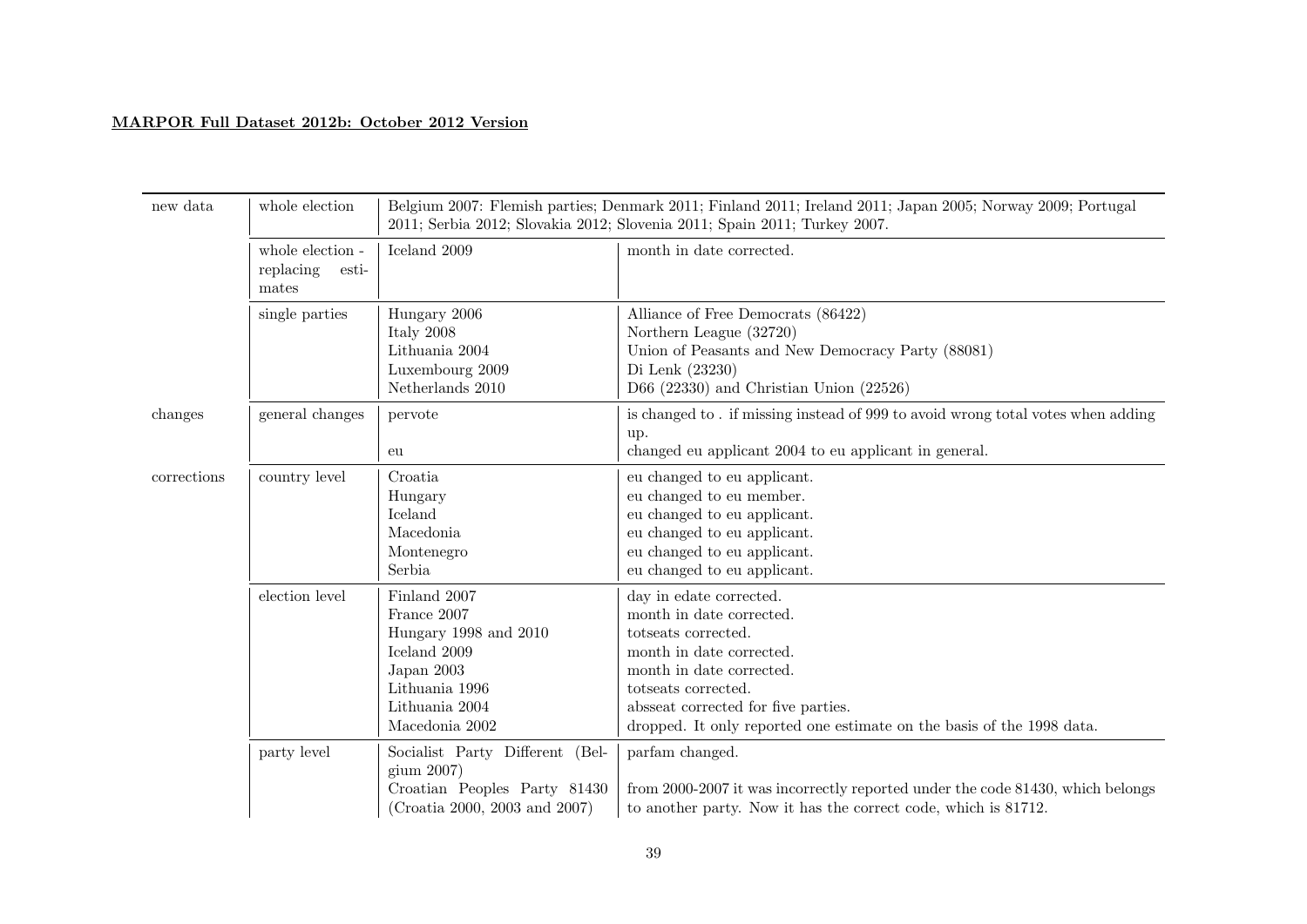| Danish Peoples Party 13720      | voteest changed.                                                               |
|---------------------------------|--------------------------------------------------------------------------------|
| (Demmark 2005)                  |                                                                                |
| The Greens 23112 (Luxembourg    | was incorrectly reported under the code 23112, which belongs to another party. |
| 2004)                           | Now it has the correct code, which is 23114.                                   |
| Maori Party 64951 (New Zealand  | was incorrectly reported under the code 64951, which belongs to another party. |
| 2005 and 2008)                  | Now it has the correct code, which is 64901.                                   |
| Social<br>Center-<br>Democratic | was incorrectly reported under the code 35995, even though the party already   |
| Popular Party 35995 (Portugal   | had a code. Now it has the correct code, which is 35520.                       |
| <b>2009</b> )                   |                                                                                |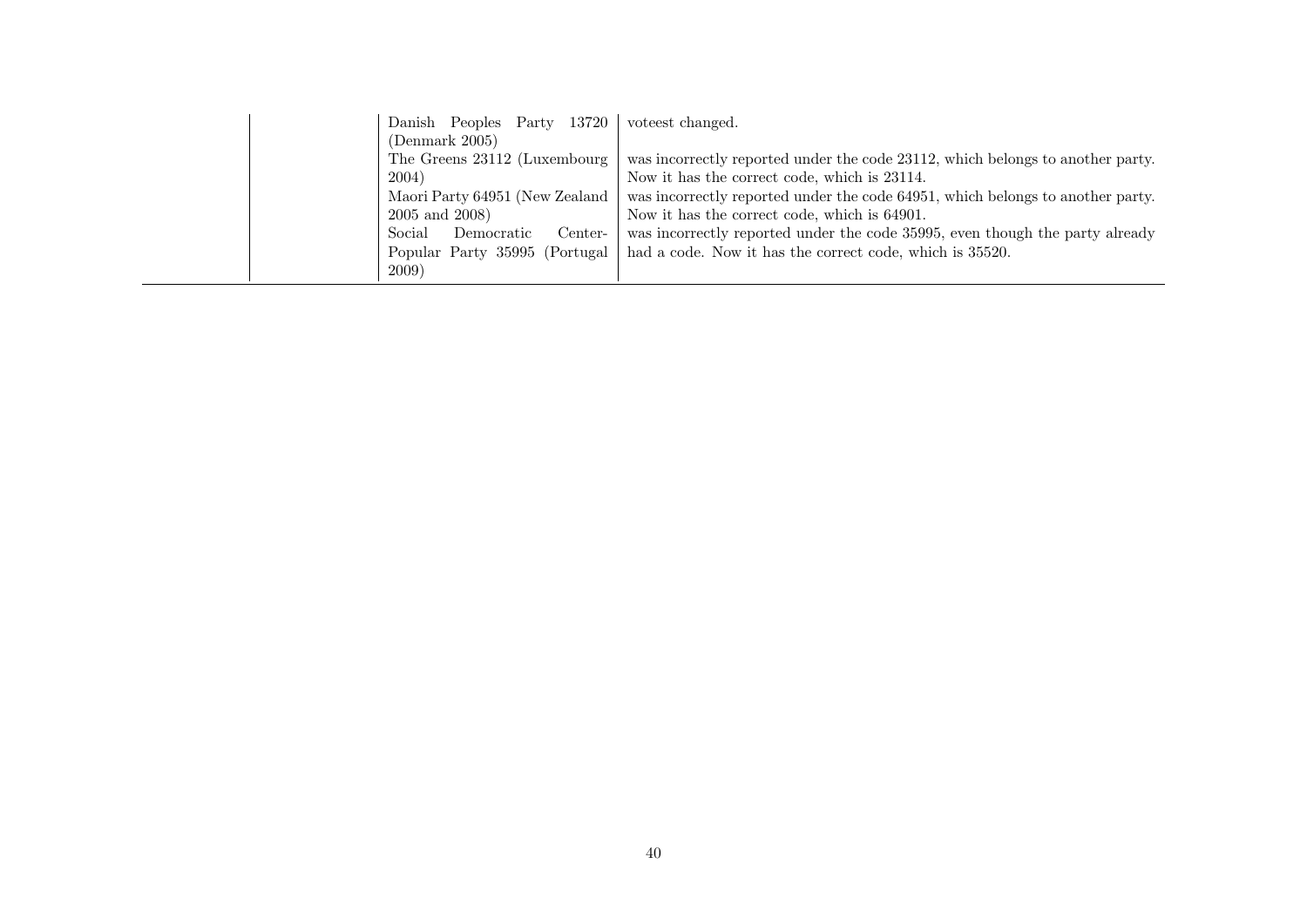# MARPOR Full Dataset 2012a correction: May 2012 Version

| corrections | election level | Czech Republic 2010<br>Iceland 2009 | vear in edate corrected $(2009 \text{ to } 2010)$ .<br>month in date corrected. |
|-------------|----------------|-------------------------------------|---------------------------------------------------------------------------------|
|             | party level    | Italy $2009$                        | data for the Northern League (32720) deleted.                                   |

# MARPOR Full Dataset 2011b: October 2011 Version

| new data    | whole election   | Belgium 2007, 2010; Canada 2008; Croatia 2011; Estonia 2011; Iceland 2007, 2009; Italy 2008; Lithuania 2004;<br>Moldova 2010; Netherlands 2006; Russia 2011; Serbia 2003, 2007; Slovakia 2010. |                                                                               |  |
|-------------|------------------|------------------------------------------------------------------------------------------------------------------------------------------------------------------------------------------------|-------------------------------------------------------------------------------|--|
|             | whole election - | Hungary 1994                                                                                                                                                                                   | Hungarian Social Democratic Party (86320)                                     |  |
|             | replacing        | Hungary 1998                                                                                                                                                                                   | Christian Democratic Peoples Party (86522)                                    |  |
|             | estimates        | Hungary 2002                                                                                                                                                                                   | Hungarian Democratic Forum (86521) and Independent Smallholders Party (86810) |  |
|             |                  | Hungary 2006                                                                                                                                                                                   | Hungarian Social Democratic Party (86320)                                     |  |
|             |                  | Hungary 2010                                                                                                                                                                                   | Hungarian Social Democratic Party (86320)                                     |  |
| corrections | party level      | Estonian Center Party<br>83411 (Estonia 1999)                                                                                                                                                  | coderid, codery ear and manual corrected.                                     |  |

# MARPOR Full Dataset 2011b: October 2011 Version

| new data    | whole election | Czech Republic 2010; Estonia 2007, Netherlands 2010. |                                                                                                                                         |
|-------------|----------------|------------------------------------------------------|-----------------------------------------------------------------------------------------------------------------------------------------|
| corrections | election level | Sweden 2010                                          | There had been a mistake in the frequencies, this was fixed, i.e. frequencies and<br>indices corrected for all Swedish parties in 2010. |